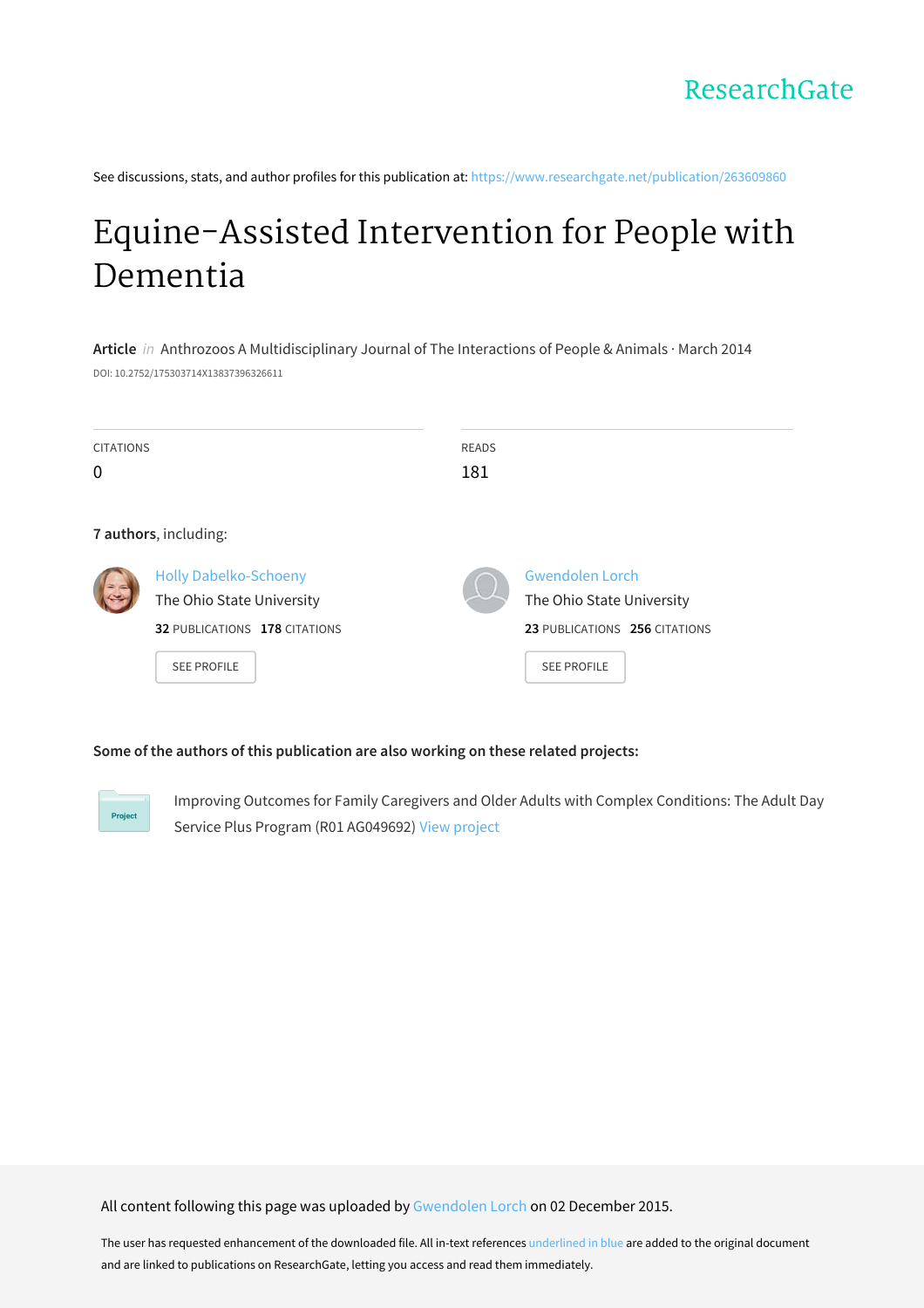ANTHROZOÖS VOLUME 27, ISSUE 1 REPRINTS AVAILABLE PHOTOCOPYING © ISAZ 2014 DIRECTLY FROM PERMITTED PRINTED IN THE UK<br>THE PLIBLISHERS BY LICENSE ONLY

**RY LICENSE ONLY** 

# Equine-Assisted Intervention for People with Dementia

# **Holly Dabelko-Schoeny\* , Gary Phillips†, Emily Darrough\* , Sarah DeAnna\* , Marie Jarden‡, Denise Johnson‡ and Gwendolen Lorch‡**

*\*College of Social Work, The Ohio State University, Columbus, Ohio, USA*

*†Center for Biostatistics, The Ohio State University, Columbus, Ohio, USA*

*‡College of Veterinary Medicine, The Ohio State University, Columbus, Ohio, USA*

**ABSTRACT** The purpose of this exploratory study was to determine the feasibility and effectiveness of using guided interactions with horses as a nonpharmaceutical intervention to improve the physiological and behavioral states of persons with dementia. A convenience sample of persons with dementia was recruited from an adult day health center  $(n = 16)$ . A multi-component intervention was implemented comprised of opportunities for grooming, painting, and leading horses. Using a randomized pretest-posttest crossover design, researchers compared participants receiving the equine-assisted intervention with participants receiving treatment as usual. Older persons with Alzheimer's disease and related dementias engaged positively in animal-assisted therapy with horses. A reduction in behavioral problems was found post intervention in contrast to the comparison group. Pre-intervention measures showed that participants exhibited lower levels of disruptive behaviors compared with the control group on the days they were scheduled to work with the horses. Interestingly, cortisol levels, used as a physiological measure of coping with stress, were elevated after the intervention in participants with higher Mini Mental State Examination scores. Equine-assisted interventions are feasible and possibly beneficial for adults with Alzheimer's disease or a related dementia disorder, such as those enrolled in adult day health programs. Future studies should utilize multiple methods of assessing impact and include process measures to delineate which specific activities seem to provide the most benefit. Equine-Assisted Intervention<br>for People with Dementia<br>Holly Dabelko-Schoeny, Gary Phillipst,<br>Holly Dabelko-Schoeny, Gary Phillipst,<br>Emrity Darrough', Sarah DeAma: Marie Jardent,<br>Disconsisted Schoen and Awendolen Lorcht<br>Col Emitiy Darrough', Sarah DeAnna', Marie Jarden\*,<br>
Denise Johnson+ and Gwendolen Lorch\*<br>
College of Social Work, The Ohio State University, Columbus, Ohio,<br>
USA<br>
College of Social Work, The Ohio State University, Columbus, O

**Keywords:** adult day care, Alzheimer's disease, cortisol, dementia, elderly, equine-assisted therapy



The number of individuals with Alzheimer's disease (AD) has in creased significantly over the last decade, and this number will likely increase as baby boomers age. Currently, there are 5.4 million

*Address for correspondence: Holly Dabelko-Schoeny, MSW, PhD, College of Social Work, The Ohio State University, 1947 N. College Road, Columbus, OH 43210, USA. E-mail: dabelko-schoeny.1@osu.edu*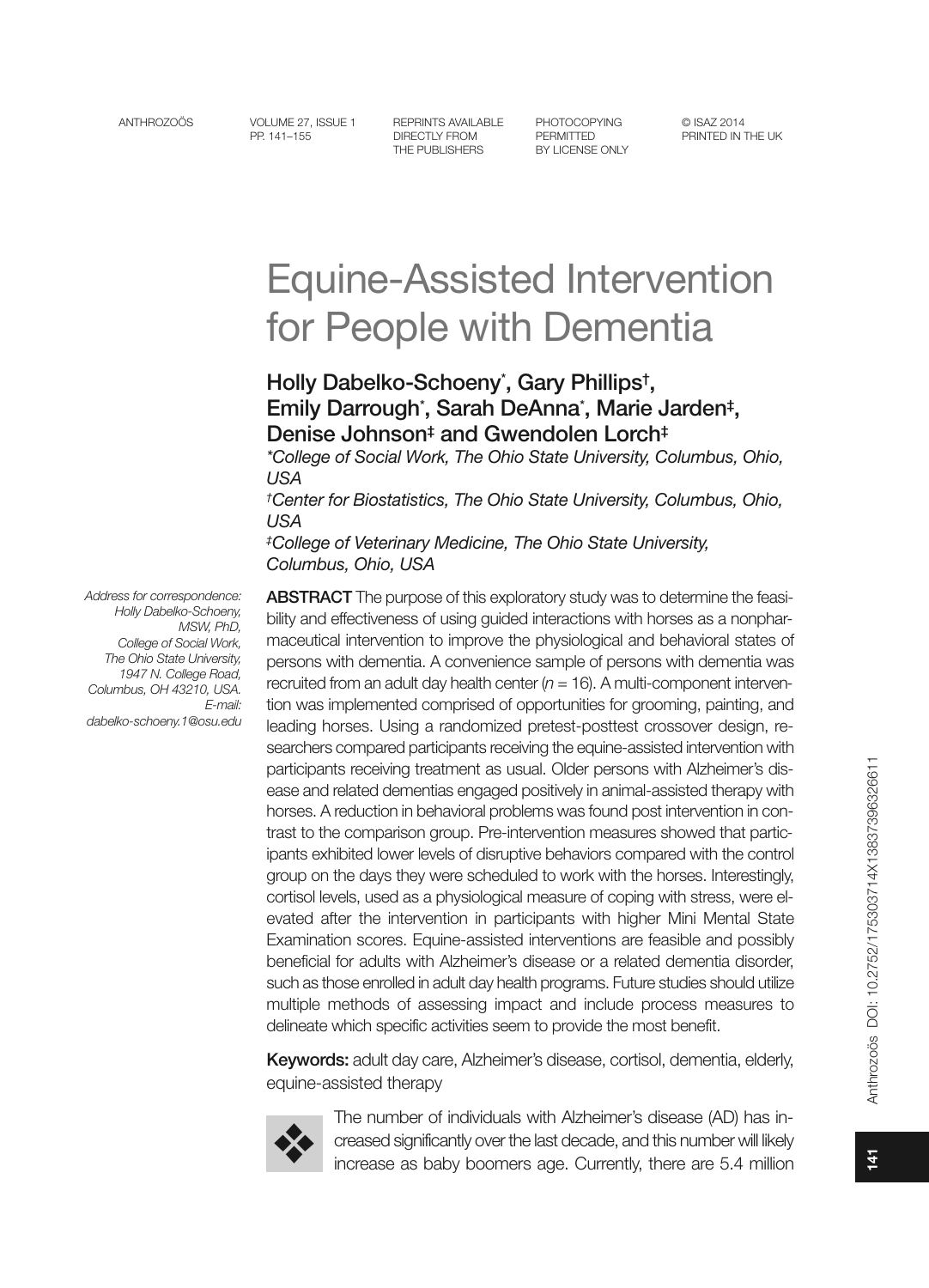individuals with AD in the United States, and by 2050, this number is predicted to grow to 16 million people (National Alzheimer's Association 2012). AD is characterized by progressive cognitive and behavioral decline, ultimately resulting in death. Significant personal, social, and financial costs are associated with AD. Pharmaceutical interventions are used to reduce symptoms. However, for those with dementia, side-effects from medication can diminish their quality of life. Although pharmacological therapy is the mainstay of treatment, non-pharmacological interventions often are suggested for physiological (e.g., anxiety, depression, irritability) and behavioral challenges (e.g., agitation, aggression, sleep disturbances) associated with AD. Behavior management therapies, cognitive stimulation, caregiver support, and staff education show the most promise of impacting mood, thought, and behavior of persons with dementia (Livingston et al. 2005).

Caregivers and care recipients with dementia may utilize adult day services (ADS) to receive care and respite. ADS programs provide health, social, nutritional, and recreational services during day-time hours. Approximately 47% of ADS participants nationally have some level of dementia. Many participants also face physical disabilities (42%) and various chronic health care conditions such as diabetes (31%) and cardiovascular disease (34%). ADS are the primary community-based care option for caregivers and individuals with dementia (Anderson, Dabelko-Schoeny and Johnson in press) and can act as a platform for testing innovative non-pharmacological interventions for persons with dementia. Nowers, 10 in use with deniating subcerties is infinited and a considered infinite that then considered in physiological intervention<br>In Although pharmacological therapy is the mainstay of treatment, non-pharmacological in

Animal-assisted therapy or AAT is a sub-type of "animal assisted interventions" that corresponds to practices that generate change (or learning), allowing people to improve their quality of life (Grandgeorge and Hausberger 2011). AAT has been defined as "a formal goal-directed intervention in which a therapy animal is an integral part of the treatment process. This service is delivered by a health or human service professional working within the scope of his or her professional role" (Fine 2002). AAT is expected to have three effects: (1) psychological (e.g., relaxation, motivation); (2) physiological (e.g., improvement of vital signs through neuroendocrine modulation), and (3) social (e.g., stimulation of communication among patients and caregivers).

The aim of this exploratory study is to evaluate the feasibility and the effect of equineassisted therapy on the physiological and behavioral states of persons attending ADS with AD or related dementias.

#### *Background*

AAT has been used in nursing homes with older adults for the purposes of rehabilitation and positive engagement [\(Gammonley and Yates 1991\).](https://www.researchgate.net/publication/21255672_Pet_Projects_Animal_Assisted_Therapy_in_Nursing_Homes?el=1_x_8&enrichId=rgreq-a3fbaf29c22b1bd6bd5aa9b00d192c31-XXX&enrichSource=Y292ZXJQYWdlOzI2MzYwOTg2MDtBUzozMDIyMjAwNTcyMTkwNzNAMTQ0OTA2NjI4NDg3Mg==) Specifically for older persons with dementia, the presence of therapy animals has been useful in reducing agitated behavior, decreasing episodes of verbal aggression and anxiety, and increasing social interaction [\(Fick 1993; Fritz et al. 1995; Richardson 2003\).](https://www.researchgate.net/publication/14692253_The_Influence_of_an_Animal_on_Social_Interactions_of_Nursing_Home_Residents_in_a_Group_Setting?el=1_x_8&enrichId=rgreq-a3fbaf29c22b1bd6bd5aa9b00d192c31-XXX&enrichSource=Y292ZXJQYWdlOzI2MzYwOTg2MDtBUzozMDIyMjAwNTcyMTkwNzNAMTQ0OTA2NjI4NDg3Mg==) Evidence suggests that AAT with dogs can reduce agitation, irritability, anxiety, depression, and sleep disturbances in persons with dementia. In addition, when persons with AD engage in canine AAT, they experience an increase in social engagement and communication [\(Kogan 2001; Sellers and Smith 2002;](https://www.researchgate.net/publication/233150322_Effective_Animal-Intervention_for_Long_Term_Care_Residents?el=1_x_8&enrichId=rgreq-a3fbaf29c22b1bd6bd5aa9b00d192c31-XXX&enrichSource=Y292ZXJQYWdlOzI2MzYwOTg2MDtBUzozMDIyMjAwNTcyMTkwNzNAMTQ0OTA2NjI4NDg3Mg==) [Richeson 2003;](https://www.researchgate.net/publication/233150322_Effective_Animal-Intervention_for_Long_Term_Care_Residents?el=1_x_8&enrichId=rgreq-a3fbaf29c22b1bd6bd5aa9b00d192c31-XXX&enrichSource=Y292ZXJQYWdlOzI2MzYwOTg2MDtBUzozMDIyMjAwNTcyMTkwNzNAMTQ0OTA2NjI4NDg3Mg==) Filan and Llewellyn-Jones 2006). What is not clear is whether individuals with AD could also experience similar benefits through equine-assisted therapy. Many unanswered questions remain about the complexities of the human–horse relationship and associated patterns of hormonal and behavioral responses to this relationship (DeVries, Glasper and Detillion 2003). time hours. Approvimately 47% of ADS participants nationally have some level of<br>Many participants also face physical disabilities (42%) and various chronic health<br>Mors such as diabetes (31%) and cardiovascular disease (34%

Psychosocial benefits, such as improvements in self-confidence, among children with disabilities as the result of horseback riding, have been reported anecdotally as long ago as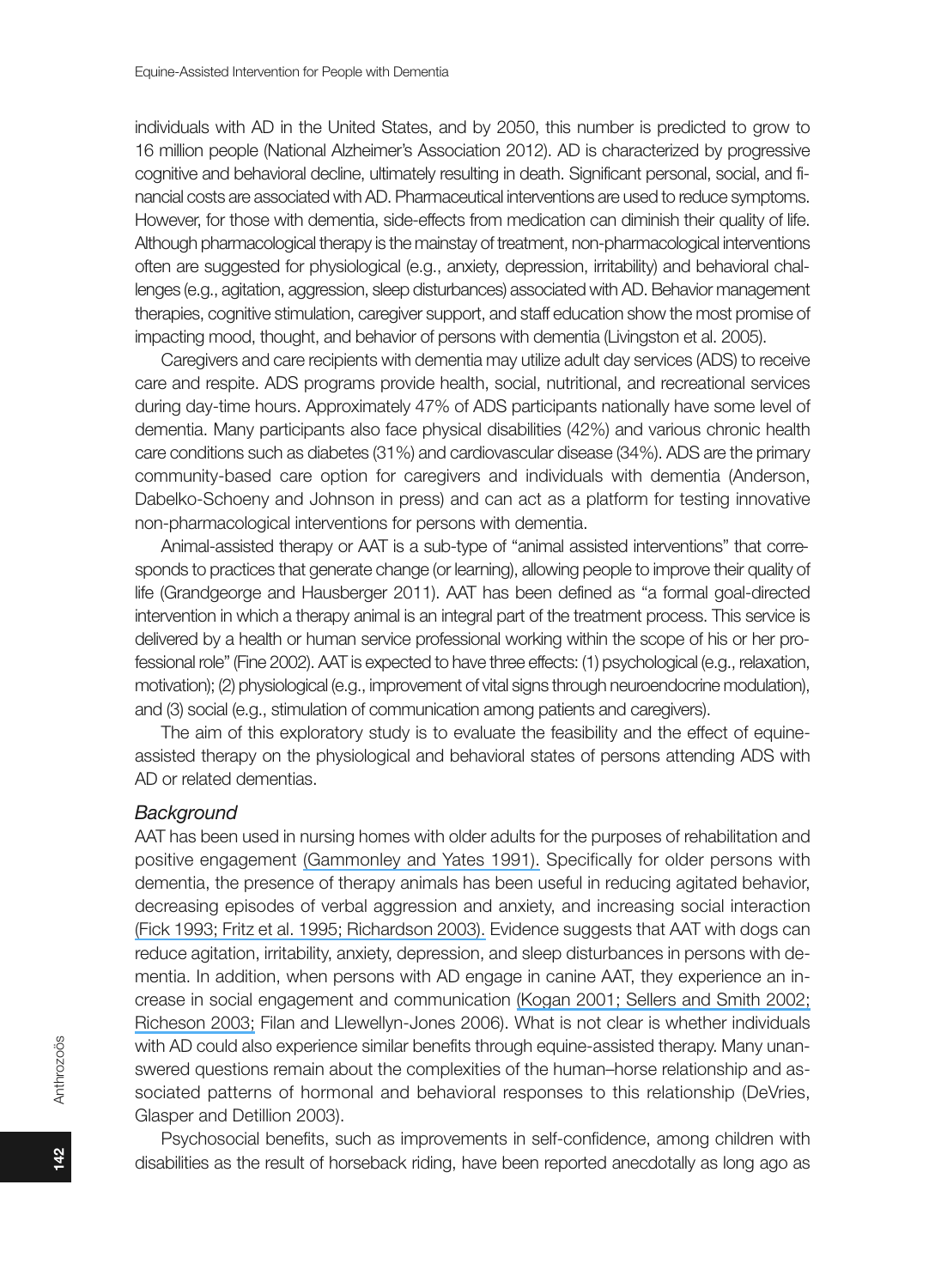1970 (Harpoth 1970). Recent studies on equine-assisted therapy have reported psychosocial benefits for various groups of younger persons including self-confidence, interest in learning/motivation to participate, improvement in attention span/concentration/listening skills and verbal skills (MacKinnon, [Noh and Laliberte 1995; Wuang et al. 2010; Kwon et al. 2011\).](https://www.researchgate.net/publication/51087014_Effects_of_Hippotherapy_on_Gait_Parameters_in_Children_With_Bilateral_Spastic_Cerebral_Palsy?el=1_x_8&enrichId=rgreq-a3fbaf29c22b1bd6bd5aa9b00d192c31-XXX&enrichSource=Y292ZXJQYWdlOzI2MzYwOTg2MDtBUzozMDIyMjAwNTcyMTkwNzNAMTQ0OTA2NjI4NDg3Mg==) In these studies, equine-assisted activities range from handling, grooming, driving, longeing, riding and/or vaulting. What has not been studied is whether these derived benefits from equine-assisted therapy can be experienced by older individuals with dementia.

The hypothalamic-pituitary-adrenal axis (HPA axis) is the body's main physiological system that controls response to stress. It acts through the hormone cortisol, which is produced in the adrenal cortex and affects many tissues including the brain. Cortisol is secreted in a distinct daily diurnal pattern whereby cortisol levels rise rapidly after awakening, peaking around 30 minutes post-awakening and declining thereafter reaching a nadir in the evening (Pruessner et al. 1997). In the short term, following a stressful experience, blood cortisol levels rapidly increase, and its presence is helpful in improving short-term memory formation and adapting the body's physiology to deal with the situation effectively. However, long-term stress leads to prolonged elevated levels of circulating endogenous cortisol, which can have serious deleterious effects. itense sourcines, equive assess and controls any interactional profit mathem and mini-<br>incing and/or vaulting. What has not been studied is whether these derived benefits from<br>equine-assisted therapy can be experimeded by

Advances in neuroendocrinology have refined our understanding of the relationships among stress, aging, and cortisol [\(McEwen 2007\).](https://www.researchgate.net/publication/6223301_Physiology_and_Neurobiology_of_Stress_and_Adaptation_Central_Role_of_the_Brain?el=1_x_8&enrichId=rgreq-a3fbaf29c22b1bd6bd5aa9b00d192c31-XXX&enrichSource=Y292ZXJQYWdlOzI2MzYwOTg2MDtBUzozMDIyMjAwNTcyMTkwNzNAMTQ0OTA2NjI4NDg3Mg==) Over 20 years ago it was discovered that patients with AD had elevated levels of circulating cortisol, compared with healthy individuals. Increased cortisol levels, as reflected by morning plasma cortisol concentrations, are associated with more rapid rates of disease progression as demonstrated by both clinical and cognitive measures [\(Csernansky et al. 2006; Huang et al. 2009\).](https://www.researchgate.net/publication/6648585_Plasma_Cortisol_and_Progression_of_Dementia_in_Subjects_With_Alzheimer-Type_Dementia?el=1_x_8&enrichId=rgreq-a3fbaf29c22b1bd6bd5aa9b00d192c31-XXX&enrichSource=Y292ZXJQYWdlOzI2MzYwOTg2MDtBUzozMDIyMjAwNTcyMTkwNzNAMTQ0OTA2NjI4NDg3Mg==) Therefore, incorporating equine-assisted therapy as a complimentary intervention with pharmaceutical therapy may prove beneficial in slowing the progression of AD. 7). In the short term, following a stressibli experience, blood cortisol levels rap-<br>and its presence is helpful in improving short-term meanory formation and<br>and its presence is helpful in improving short-term meanory for

To our knowledge, there are no published studies that investigate the use of equine-assisted therapy for elderly patients with AD or other related dementias. As different animal species may stimulate different effects on humans and might represent different therapeutic potential, we hypothesized that a short-term, non-pharmaceutical equine-assisted therapy would provide change to the cortisol levels and disruptive behaviors of individuals receiving services in a dementia care setting. The goals of the study were to develop an equine- assisted therapy intervention and test its effect on the physiological and behavioral symptoms of older adults with AD or other related dementias who attend ADS.

#### **Methods**

#### *Design*

This study employed a randomized pretest-posttest crossover design to gauge the effectiveness of a short-term intervention intended to provide equine-assisted therapy to ADS participants with AD. In this design, one randomly selected group received the intervention while the second group served as the comparison group, in this case receiving services as usual in the ADS program. Services as usual included: crafts, rest periods, exercise, or discussion groups. The second group then received the intervention while the intervention was withdrawn from the first group, for comparison purposes. This design is advantageous in that it allows for multiple periods of control and enables all participants to receive the intervention.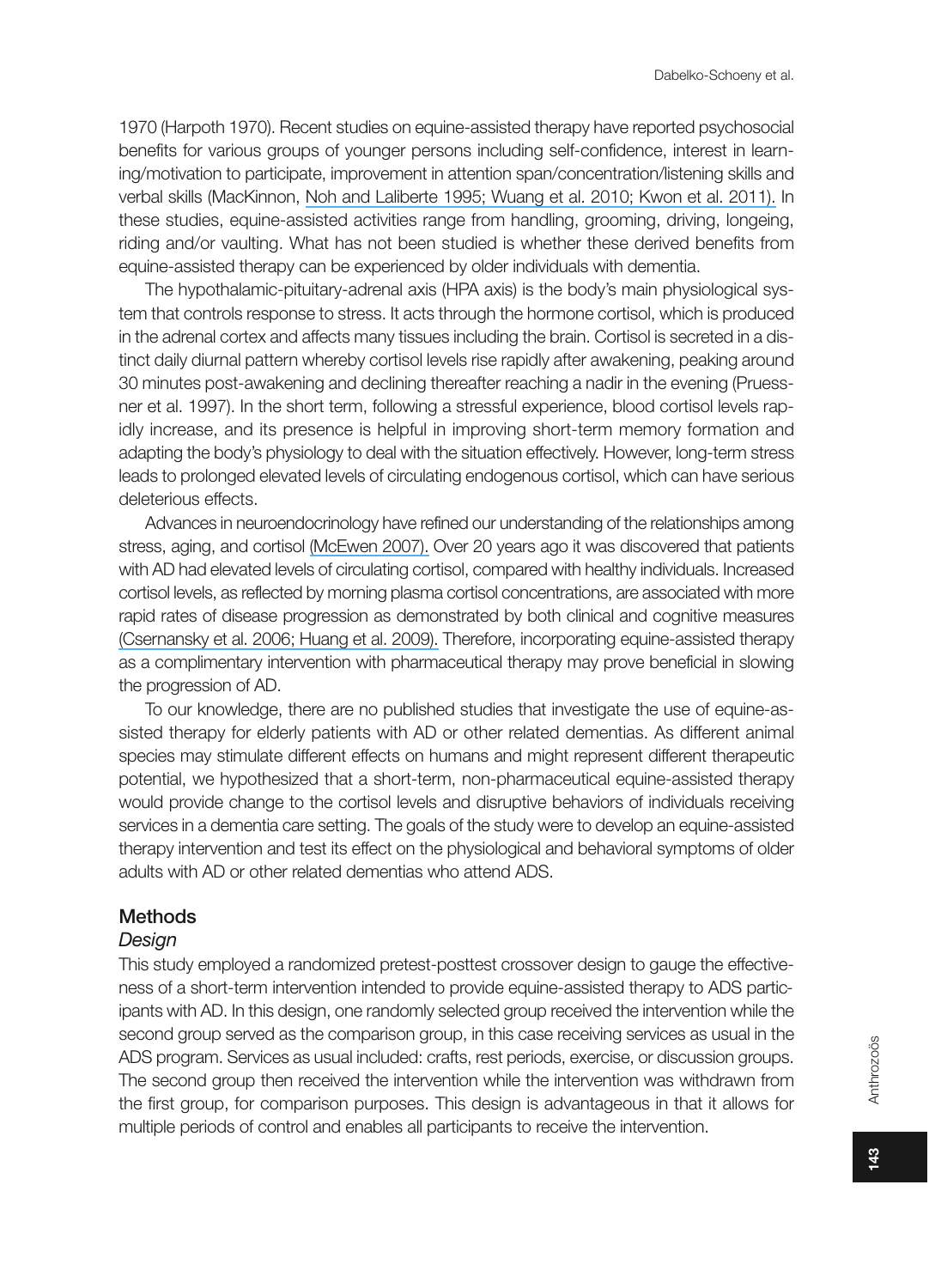#### *Participants*

Participants included persons with AD who were attending one ADS center in a Midwest metropolitan area of the United States. All clients of the ADS have access to daily transportation via the center's shuttle bus service to the center and from the center to their homes. The same center shuttle buses and drivers were used for transportation of the clients to the farm for the intervention program. Participants were part of either the "Meadow" or "Glen" program. The Meadow program includes individuals with more limited functioning and communication skills, and the Glen program includes those who are higher functioning. Both programs include individuals with dementia diagnoses. The staff of the ADS center screened clients for participation. Inclusion criteria were: being able to ambulate (by walking or wheel chair), receiving a stable regimen of medications (including psychotropic medications), and being diagnosed with early to moderate stage AD or related dementia. Sixteen clients met the inclusion criteria. Both participant and proxy (primary caregiver) consent was received. Participation in the study was voluntary and the participant could withdraw from the study at any time. Once the pool of participants was identified, each individual was randomly assigned to either the first or second intervention period group using a computer-generated list of random numbers. branche conservation program. Participants were part of either the "Meadow" or "doen" program. The measure intervention program. The fidelparts were part of either the "Meadow" or "Glen" program. The measurem includes invi

Demographic data were abstracted from each participant's medical record, including age, gender, ethnicity, medications, and diagnosis. Mini Mental State Examination (MMSE) was used to verify cognitive status. The MMSE is a widely used short mental status instrument that provides a total score ranging from 0 to 30, with the lower scores indicative of more severe cognitive impairment. Scores < 25 were considered indicative of dementia (Vertesi et al. 2001). Whether participants needed a wheelchair for mobility (yes or no) also was collected. Finally, history of past involvement with horses (yes or no) was determined based on telephone interviews with the participants' primary caregivers.

A detailed description of the sample is presented in Table 2. The male to female ratio of the study population was approximately 1:1; however, the ethnicity of the population was predominately African American. Review of the participants' medical records indicated that seven different classes of medications that can affect cortisol levels were prescribed, with the majority receiving cholinesterase inhibitors. Roughly a third of the participants relied on wheelchairs for mobility. Activities of Daily Living (ADLs) and Instrumental Activities of Daily Living (IADLs) scores suggested that participants needed some hands-on assistance with ADLs such as bathing, walking, and eating, and significant hands-on assistance with IADLs such as grocery shopping, cleaning, and paying bills. The mean MMSE score was 20.8, with a range of 11–28. One participant had a MMSE score above the expected 25 or lower score for this population. However, the participant's medical record did confirm a diagnosis of Alzheimer's disease. The MMSE scores for each of the two ADS residential groups were evaluated by a random-effects linear regression analysis. The MMSE scores were 7.14 units higher in residents of the Glen ADS group when compared with those of the Meadow residents (*p* = 0.002). Questioning of the caregivers regarding the participants' previous interactions with horses revealed that approximately 63% of the study population had experience with horses. and proxy (primary caregive) consent was received. Perticipation in the study was completed participation in the study at any time. Once the pool of a was identified, each individual was randomly assigned to either the fir

#### *Procedures*

To ensure validity and reliability of observational recordings, the principal investigators trained the research assistants in recording the behavior and affect of participants during the intervention. Training included written definitions and discussion of the affective characteristics of pleasure, interest, neutral, anxiety/fear, anger, and sadness as defined by the Philadelphia

 $144$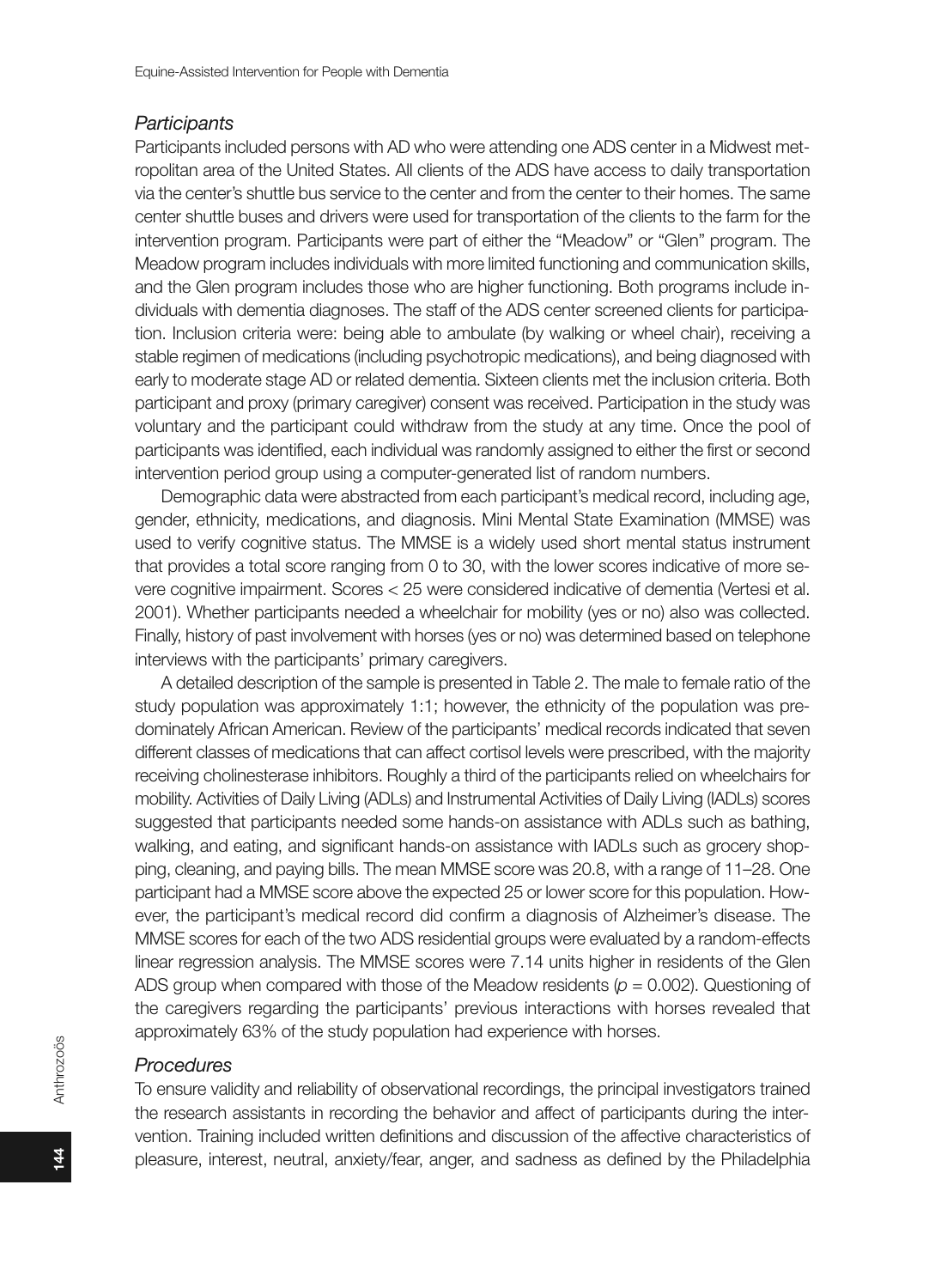**Table 1.** Characteristics of the horses used in the study.

| <b>Horse Name</b> | Age (years) | Sex     | <b>Breed</b>  |
|-------------------|-------------|---------|---------------|
| Cactus Jack       | 12          | Gelding | Paint         |
| Shortie           | 19          | Gelding | Quarter Horse |
| Wylan             | 14          | Gelding | Quarter Horse |
| Grace             | 22          | Mare    | Pony          |

| $p^*$<br>0.060<br>> 0.99<br>> 0.99<br>> 0.99<br>0.315<br>> 0.99<br>0.175<br>> 0.99                                                                                                                                             |
|--------------------------------------------------------------------------------------------------------------------------------------------------------------------------------------------------------------------------------|
|                                                                                                                                                                                                                                |
|                                                                                                                                                                                                                                |
|                                                                                                                                                                                                                                |
|                                                                                                                                                                                                                                |
|                                                                                                                                                                                                                                |
|                                                                                                                                                                                                                                |
|                                                                                                                                                                                                                                |
|                                                                                                                                                                                                                                |
|                                                                                                                                                                                                                                |
|                                                                                                                                                                                                                                |
|                                                                                                                                                                                                                                |
| 0.437                                                                                                                                                                                                                          |
| > 0.99                                                                                                                                                                                                                         |
|                                                                                                                                                                                                                                |
|                                                                                                                                                                                                                                |
| 0.315                                                                                                                                                                                                                          |
|                                                                                                                                                                                                                                |
| 0.034                                                                                                                                                                                                                          |
|                                                                                                                                                                                                                                |
| 0.095                                                                                                                                                                                                                          |
|                                                                                                                                                                                                                                |
| 0.034                                                                                                                                                                                                                          |
| *Based on Fisher's exact test of association for binary variables and the non-parametric Wilcoxson rank-sum<br>MMSE = Mini Mental State Examination; ADL = Activities of Daily Living; IADL = Instrumental Activities of Daily |

Geriatric Center (PGC) Affect Rating Scale (Lawton, Van Haitsma and Klapper 1996). For example, pleasure included smiling, laughing, stroking, touching with "approach" manner, nodding, singing, arm or hand outreaching, open-arm gesturing, and eye crinkling. Research assistants practiced recording observations in a public setting, and compared their responses to establish inter-rater reliability, as well as at the ADS setting to allow assistants to utilize the recording instrument with the sample population. In addition, after each intervention session at the farm, observers debriefed on how they recorded the primary talking or touching behaviors including items related to the activity, horse, staff, or nothing, to ensure consistency.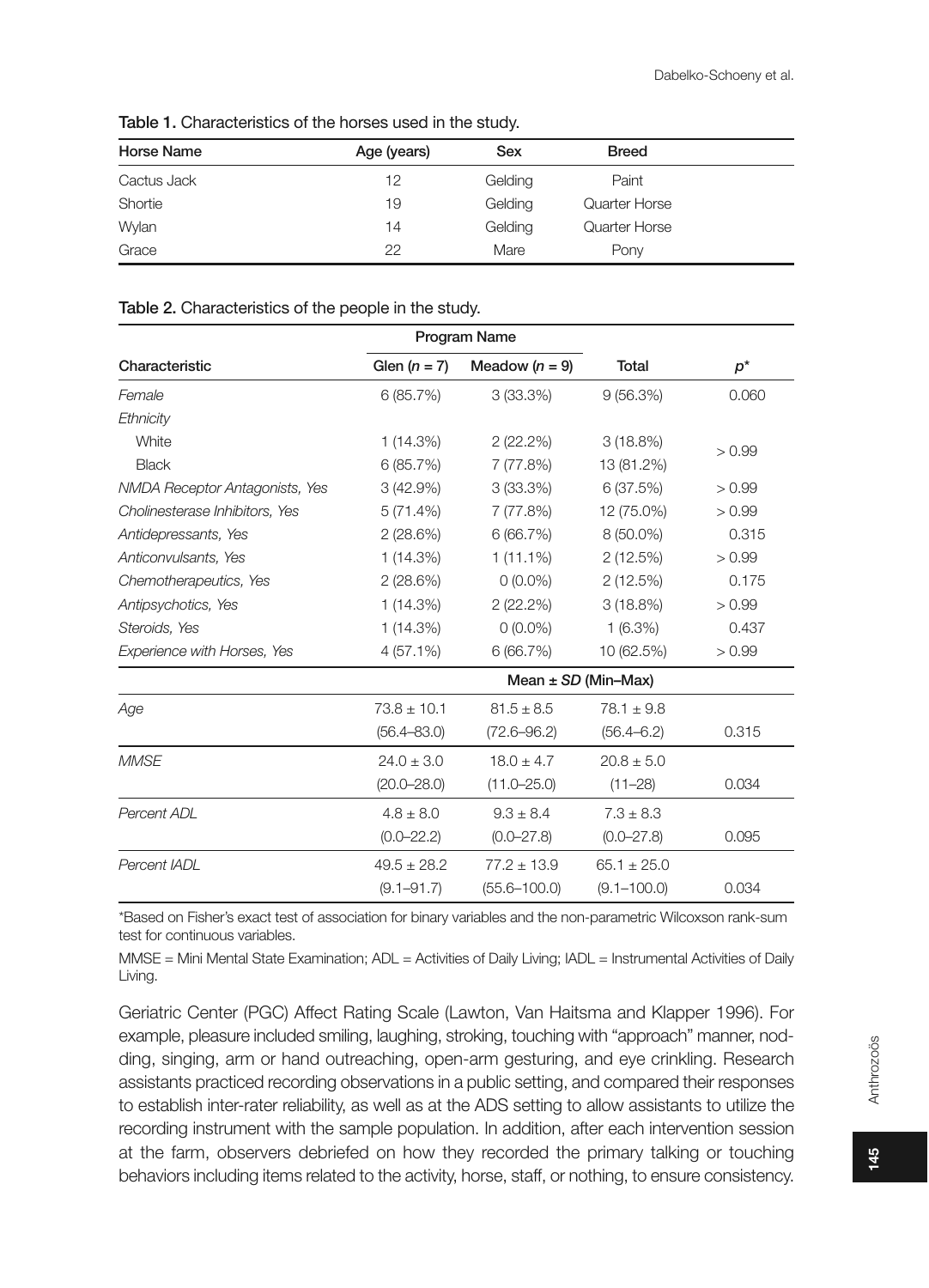Physiological and behavioral outcomes of interest were assessed prior to the intervention, weekly before and after engagement with horses or activities as usual, and after the intervention period using the following measures: salivary cortisol levels and a modified version of the Nursing Home Behavior Problem Scale (NHBPS).

Four therapy horses aged from 12 to 22 years were designated for the intervention activities (Table 1). Therapy horses needed to demonstrate the following for use in this study: 1) excellent ground manners, 2) no foot movement when startled, 3) history of being nonreactive to unusual stimuli including, but not limited to, wheelchairs and walkers, 4) toleration of loud noise, and 5) no startling with large arm gestures or rapid movement. The therapy horses used in this study were also used in therapeutic riding programs for autistic children and teenagers with behavioral and mood disorders.

Research and ADS staff attended an initial training session with the equine assisted-learning certified and horse-handler staff at an equine education center prior to the initiation of the intervention program. Training included horse safety and working with individuals with dementia. The equine-assisted therapy intervention program occurred once a week on the same day for four weeks and consisted of three specific intervention activities. At each weekly visit, activities experienced on the first visit remained the same as did the horses at each activity station. Activities were repeated in the same sequence at each consecutive visit. Each activity was a 15-minute hands-on experience with the horse followed by 5 minutes of rotation to the next activity. All interventions were ground-work only. Activity groups had two or three members who remained in the same group for the duration of the study. One ADS staff person per activity group was available to assist participants with wheelchair mobility, standing, or walking. Additionally, each participant was aided by one equine assisted-learning staff to ensure safe engagement with the horse. A 10-minute demonstration of safety measures was given to the participants before the intervention sessions commenced. The guiding principle for the intervention was that the client controls his/her interaction with the horse. From the eight boxes agro-limit in to z years were usely taken to internation at the following for use in this study. The distribution increases needed to demonstrate the following for use in this study. The distribution g it and horse-handler staff at an equive education centre prior to the initiation of the program. Training includied horse safety and working with individuals with de-<br>program. Training includied horse safety and working wi

*Intervention:* In the first activity session, the participant learned how to groom the horse. Specifically, this included rubbing, brushing, as well as combing and braiding the mane and tail. The second activity allowed observation of horse to horse interactions as well as allowing the participant to seek interaction with the horse. In this rotation, horses were turned loose in the indoor arena and participants were free to interact with them or watch the horses interact with each other. The participants were educated on horse anatomy and given an explanation of the use of a halter and how to place it on the horse. The clients were given the option of leading the horse around the arena and when finished, removing the halter. The participants also were given the opportunity to photograph the horses during this period.

The last activity session provided a brief explanation of how the American Indian protected his war horse by painting tribal symbols on the animal's body. Participants were asked to paint the horse with symbols reflective of their thoughts and feelings for the animal. Non-irritating, biodegradable finger paint was used. After all groups had rotated through the sessions, the equine handler held the "painted" horse while all of the participants took turns washing the horse. The program ended with all of the participants offering the horses buckets of hay cubes as a "thank you" for their participation.

Two trained observers recorded each participant's behavior and affect every 30 seconds throughout each of 15-minute periods allowed for the grooming and painting intervention activities only. As is the ADS center's protocol with all activity programming, if the participant

 $\frac{46}{5}$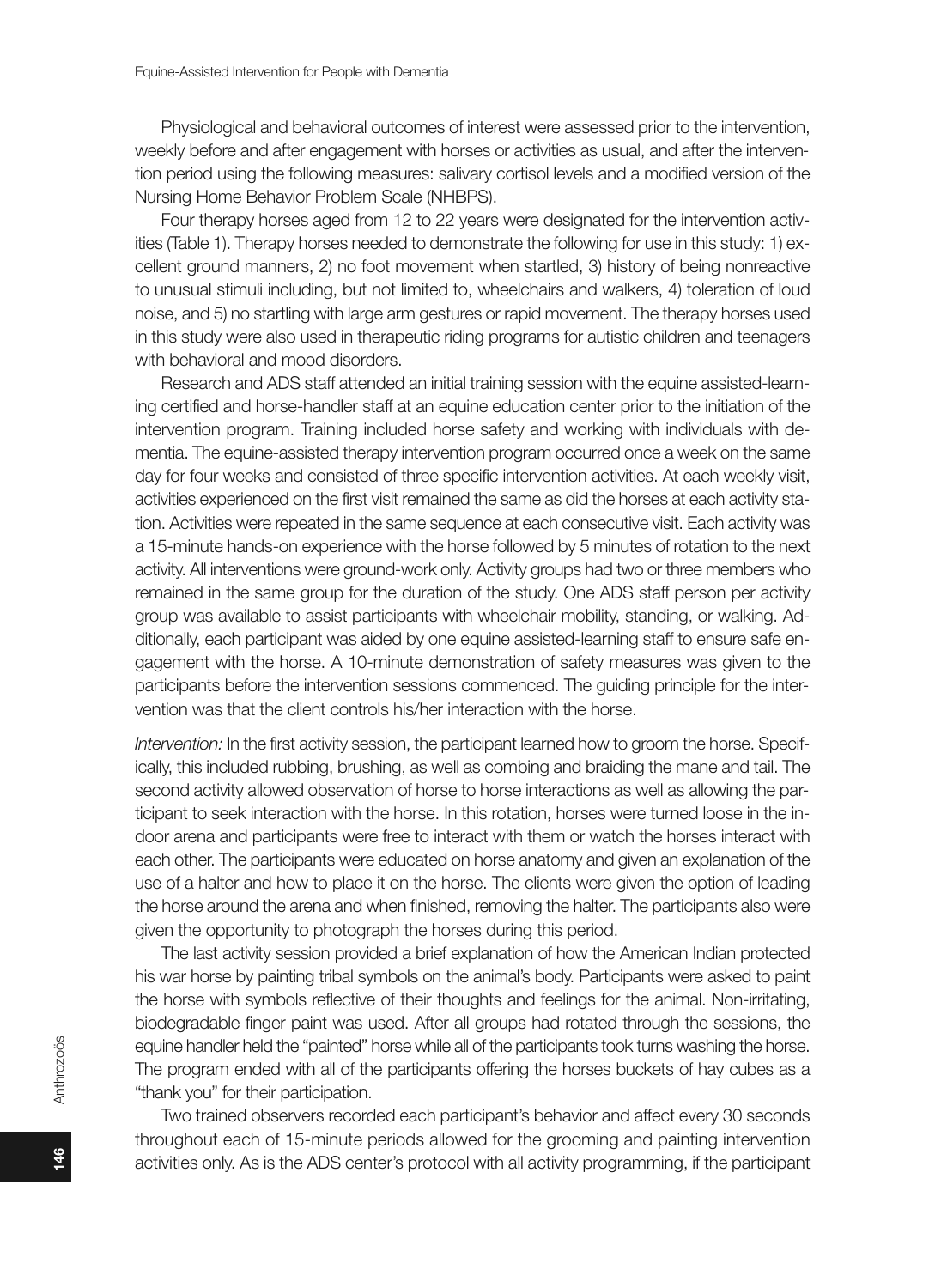became agitated, fearful, or anxious, they would be taken away from the horse by direct care staff.

*Behavioral Observation Recording:* Two trained research observers made recordings of participant behavior and affect every 30 seconds during the 15-minute intervention at two of the stations: grooming and painting. Observations were not taken at the third station in the indoor arena because activities varied from week to week and by individual physical abilities. Observers recorded whether participants talked or touched a) nothing, b) things related to the activity (halter, brush, comb, mane and tail clips, or bands and paint), c) horse, d) staff, or e) other participants. At the same time, they recorded the participants' affect by using a modified PCG Affect Rating Scale including recording expressions of pleasure, interest, neutral, anxiety/fear, anger, or sadness. The PGC Affect Rating Scale has been found to have high reliability among nursing home residents with AD, and measures of positive and negative affect were affirmed against other measures (Lawton, Van Haitsma and Klapper 1996).

*Salivary Cortisol:* Salivary cortisol levels were used as an indicator of physiological stress. Individuals diagnosed with AD can have alterations in the hypothalamic-pituitary adrenal axis resulting in prolonged hypercortisolemia, which may contribute to the underlying pathophysiology of AD. Studies consistently report high correlations between serum and saliva cortisol, indicating that salivary cortisol levels reliably estimate serum cortisol concentrations (Hiramatsu 1981; Vining et al. 1983; Francis et al. 1987). Pre-intervention baseline salivary cortisol samples were collected at two time points (11:30 am and 1:30 pm) from all participants at the ADS center one week prior to the scheduled four intervention sessions. The baseline cortisol samples were collected on the same week day and at the same times as scheduled for the cortisol sample collection during the intervention. Participants had salivary samples taken shortly after arriving at the equine therapy center (11:30 am) and then immediately after they had participated in the intervention sessions (1:00 pm). Once the intervention commenced, participants who were in the ADS center cross-over phase of the study had two salivary samples taken at times close to the scheduled times for the participants in equine-assisted therapy. The afternoon sample at the day center was adjusted to occur at 1:30 pm instead of 1:00 pm to accommodate a scheduled snack, thus preventing contaminating substances in the saliva from interfering with the immunoassay. The 30-minute difference in salivary cortisol collection between the two groups would not interfere with the mean diurnal cortisol pattern decrease for the elderly population during the day (Heaney, Phillips and Carroll 2010). stations: grooming and painting. Observations were not taken at the third station in the indoorena because activities varied from week and by including chyisincal abilities. Observations aby the station in the induced pain nosistros (Lawton, Van Halisma and Klapper 1996).<br>
Treasuros (Lawton, Van Halisma and Klapper 1996).<br>
Sol: Salwary cortisol levels were used as an indicator of physiological stress. In-<br>
nosasuros (Lawton, Van Halisma and

Care was taken when collecting saliva to avoid collection immediately after mouth cleaning, meals, snacks, or medications. In order to ensure validity and reliability for the cortisol measures, the principal investigators trained the research staff in saliva collection and labeling. The following protocol was used: (1) an explanation of the procedure was given to the participant; (2) the participant was asked to open his/her mouth; (3) the assistant placed a small inert polymer swab (Salimetrics® Children Swab P/N5001.06) under the tongue of the participant with a gloved hand; (4) the participant was asked to allow the saliva to pool and collect on the cotton under his/her tongue for a minimum of 60 seconds; (5) research assistants remained with the participant during the entire procedure. If signs of gagging were observed or if the participant fell asleep, the swab was removed immediately; (6) the swab was removed from the participant's mouth and placed in a clean pre-labeled (Salimetrics® Bar-coded Labels P/N 5007.00) swab storage tube (Salimetrics® Swab Storage Tube P/N5001.05); (7) the sample was dated and the exact time of collection recorded; and (8) the collection tube was placed

147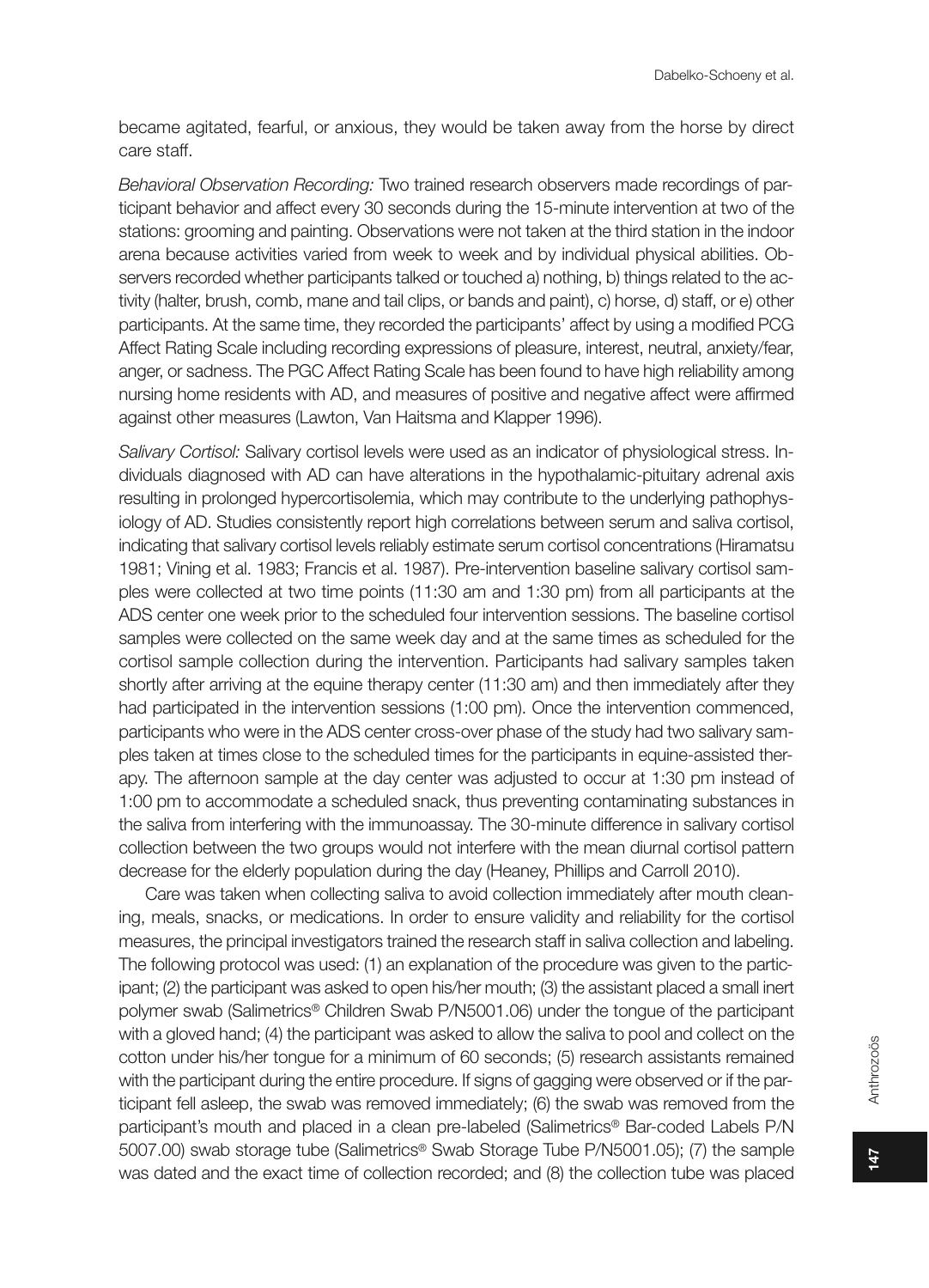in a cooler with ice packs and transported to the analytical laboratory within two hours of collection. The samples were centrifuged at 4°C, aliquotted into eppendorf tubes, and immediately stored at –80° C. Samples from all participants at all time points were assayed for salivary cortisol at the same time using Salimetrics® High Sensitivity Salivary Cortisol Enzyme Immunoassay (EIA) kit (Salimetrics®, LLC, State College, PA USA), approved for use by the Food and Drug Administration as a diagnostic measure of adrenal function. The kit was used according to the manufacturer's protocol. The range of detectable salivary cortisol concentrations were 0.003 to 3.0 μg/dL while using 25 μl of saliva per test. If the sample volume was < 25 μl, the sample was diluted 2–5 fold. All reported values take the dilution into account. Study samples were assayed in duplicate. The inter-assay precision as reported by the variability coefficient of variation (CV) was 6.41% across 12 separate runs. The intra-assay variability CV was 3.65% across 14 replicates. Normal ranges for salivary cortisol concentrations in μg/dL are as follows: morning—adult females, ages 51–70 (0.149–0.739); adult males 51–70 (0.112–0.812); and afternoon—adult females, ages 51–70 (0.022–0.254); adult males 51–70 (< 0.004–0.228) (Aardal and Holm 1995). Normal ranges of salivary cortisol concentrations in μg/dL for the separate sexes of elderly adults are not specified in the published literature. However, salivary cortisol concentration ranges reported for combined sexes between the ages of 79 and 95 in the mid-morning (10:00 am) are 0.13–0.59 μg/dL, and for mid-afternoon (2:00 pm) 0.070–0.53 μg/dL (Hodgson et al. 2004). minutivessey (Ler) at togential and agrees the consider the cost of the consideration and a particle and the matter of the matter of the consideration and a consideration and the matter of the matter of the matter of the

*Modified Nursing Home Behavior Problem Scale (NHBPS):* The NHBPS is an inventory of 29 behavioral problems encountered in care facilities (Ray et al. 1992). Each behavior, such as resists care, becomes upset or loses temper easily, and fidgets, is scored on a Likert scale ranging from 0 (Never) to 4 (Always). Inter-rater reliability ranges from 0.754 to 0.827 in nursing homes and is highly correlated with other behavioral scales including the Nurses' Observation Scale for Inpatient Evaluation (NOSIE) (–0.747) and the Cohen-Mansfield Agitation Inventory (CMAI) (0.911). On a weekly basis, day center staff completed a modified version of the NHBPS at pre-test, immediately following the intervention, and at post-test. The scale was modified to include questions that were relevant to an adult day population. The final scale included 22 items (range of scores = 0–88).

#### *Statistical Analysis*

Participant characteristics are presented as frequencies and percentages for categorical variables, while continuous variables are presented as means, standard deviations, and the range (minimum to maximum). NHPBS scores are presented as means and standard deviations over day, period, and treatment (intervention [farm] vs. comparison group [center]). A random-effects linear regression model was used to establish the relationship between NHBPS scores and study parameters in this cross-over design. The model included terms for treatment (farm vs. center), time (a one day increase in the days of participation), time of day (end of day vs. 11:30 am), sequence (farm to center vs. center to farm), community program (Meadow vs. Glen), period (second vs. first), and an interaction variable for community program and period. The initial modeling process included gender of the participant; however, its *p* value was 0.868 and was thus removed from the model. Similarly, age was removed from the model as its *p* value was 0.190. d: are as follows: moming-adult females, ages 51-70 (0.149-0.739); adult males<br>12-0.812); and afternoon—adult females, ages 51-70 (0.022-0.254); adult males<br>.004-0.228) (Aardal and Holm 1995). Normal ranges of salivary cor

A random-effects linear regression model estimates random slopes and intercepts for each individual in the model and then estimates an overall effect for the various terms in the model. Thus, slopes were estimated directly from linear contrast statements after fitting the model. The data collected in this study tended to be highly variable, and so it is common for the standard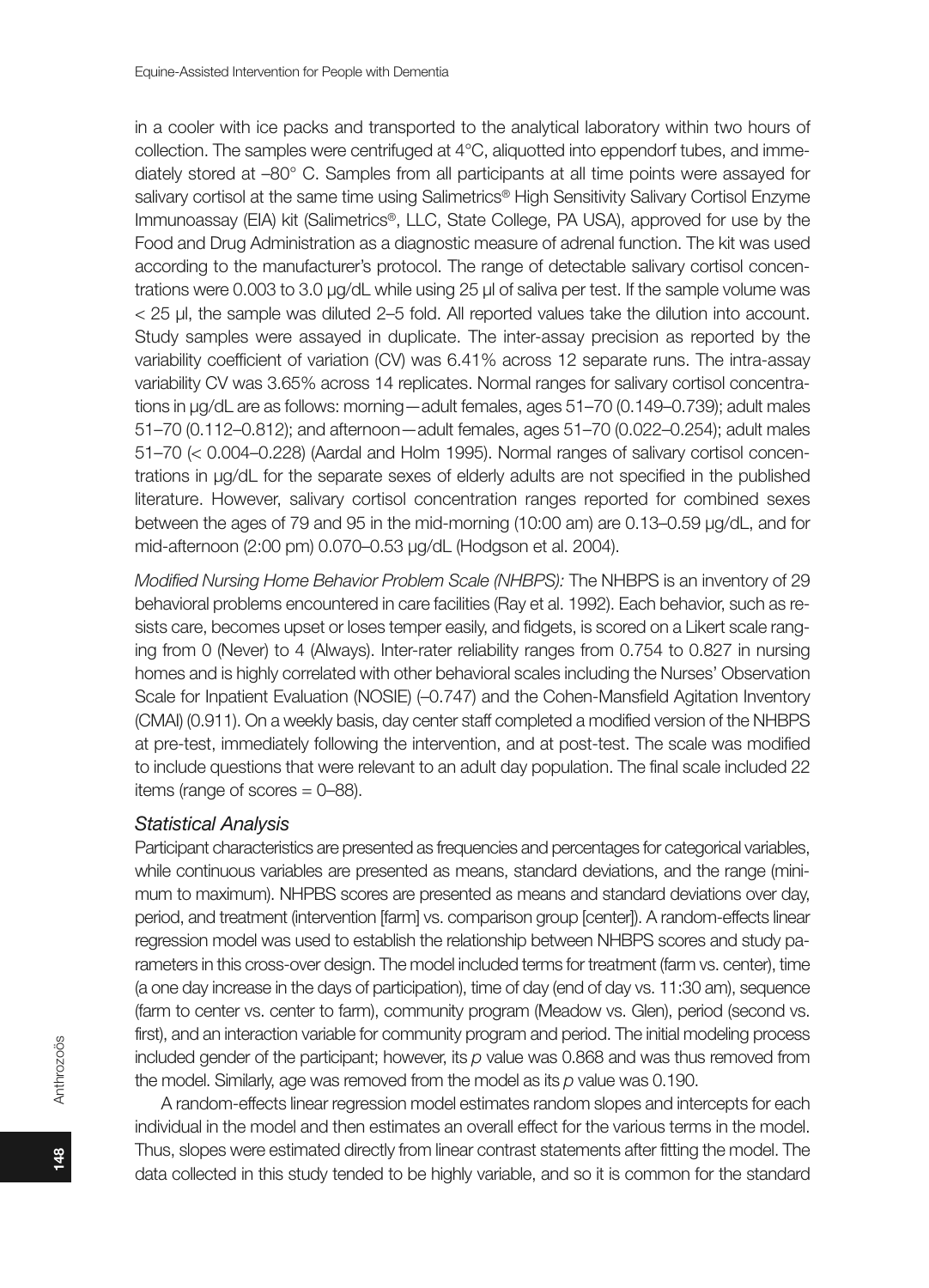deviation to be larger than the mean. Using this approach, we estimated the effects on an individual basis or on a group basis (a specific term in the model such as program). The latter is reported in the results as this was the aim of our study. The reported slopes are the change in the NHBPS score per day and were estimated directly from the regression model. Random-effects linear regression was used since the cross-over design has repeated measures nested within a participant and thus allows for the within- and between-participant variability along with an unstructured correlation when estimating the standard error used to test regression coefficients. All analyses were run using Stata 12.0 (Stata Corporation, College Station, TX, USA).

#### **Results**

#### *Effects of the Intervention on Behavior and Affect of Participants*

To evaluate the participants' experiences with equine-assisted therapy, the mean percent of time a particular affect (pleasure, interest, neutral, anxiety, anger, sadness) and behavior (talking or touching nothing, things associated with the activity, the horse, staff or other participants) for the grooming and painting activities were calculated, along with the slope and *p* values for the mean scores across the four intervention days. One participant became fearful and agitated and expressed fear of the horses during the first week of the intervention. This client returned the following week and engaged in activities the remaining three weeks. No clear pattern of affect or engagement over the four-day intervention was found, as one-third of the participants' time was spent expressing pleasure (31.4–46.1%) or interest (37.5–46.7%) during painting and grooming sessions (pleasure  $= 31.8 - 38.7\%$ ; interest  $= 37.5 - 43.9\%$ ). The majority of participants' time was spent interacting with things (35.3–69.5%), the horse (48.4– 67.7%), or staff (68.7–81.7%) during the grooming activities. Participants engaged positively in the activities beginning week one and the following three weeks of the intervention. Of note, was a significant decrease in touching things (slope  $=-5.8$ ;  $p = 0.047$ ) and the horse (slope =  $-5.9$ ;  $p = 0.004$ ) during painting activities over time. This finding is consistent with the qualitative comments made by participants in the last two intervention sessions, questioning the purpose of the painting and how the horse feels about being painted. meaning ressorts was used since the totas-over uses (material participant state) is respected to associate state and thus allows for the within- and between-participant virability along with a unstructured correlation whe thar affect (pleasure, interest, neutral, anxiety, anger, sachessi and behavior (talking<br>to thing, things associated with the activity, the horee, staff or other participants)<br>ing and painting activities were calculated, a

### *Effects of the Intervention on Salivary Cortisol Concentrations*

As a measure of stress, within-person mean daily cortisol values were calculated within the day and across each time period and then pooled across all participants within the group, providing a gross estimate of salivary cortisol concentrations for each group. No salivary samples had to be discarded due to participant choking, gagging, or falling asleep. Using linear contrast statements to estimate the treatment effect of the equine-assisted therapy vs. ADS as usual for the groups, the group with the higher mean MMSE scores had a statistically significant increase in cortisol levels when attending the farm intervention compared with when they participated in ADS ( $p = 0.006$ ). However, the group with the lower mean MMSE scores had decreased cortisol levels (by 0.022 μg/dL) at the farm intervention compared with activities as usual at ADS, although this was not statistically significant  $(p = 0.304)$ . When considering salivary cortisol levels at the farm intervention site only, the center group with the higher MMSEs had a statistically significant overall increase in cortisol levels compared with the overall cortisol levels of the center group with lower MMSE scores, ( $p = 0.030$ ). However, when the clients were at ADS, there was no difference in cortisol levels between the two groups  $(p = 0.999)$ . No overall changes in cortisol levels could be found when considering the sequence of participation in the farm intervention vs. ADS or the number of visits to either place.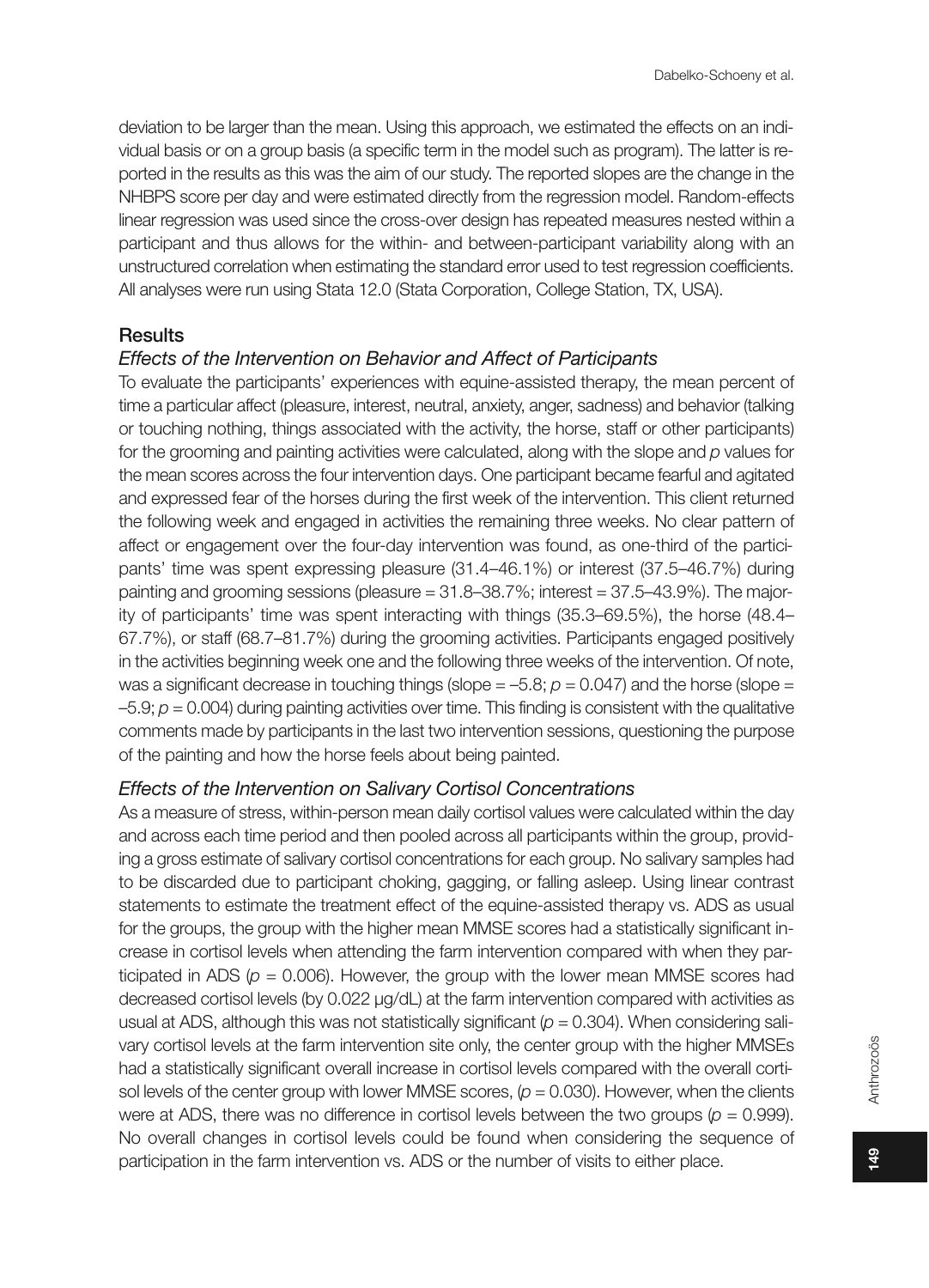| Treatment    | Time       | Day 1 |      | Day 2 |      |      | Day 3     |      | Day 4     |
|--------------|------------|-------|------|-------|------|------|-----------|------|-----------|
|              |            | Mean  | SD   | Mean  | SD   | Mean | <b>SD</b> | Mean | <b>SD</b> |
| Period 1     |            |       |      |       |      |      |           |      |           |
| Intervention | $11:30$ am | 3.50  | 4.81 | 2.00  | 2.00 | 0.50 | 0.76      | 1.00 | 1.07      |
|              | End of day | 3.50  | 8.00 | 1.00  | 1.60 | 1.13 | 1.55      | 0.50 | 0.93      |
| Comparison   | $11:30$ am | 6.75  | 6.41 | 5.88  | 4.29 | 4.25 | 3.45      | 4.00 | 3.55      |
|              | End of day | 4.25  | 4.62 | 4.50  | 2.39 | 3.88 | 3.00      | 3.75 | 3.37      |
| Period 2     |            |       |      |       |      |      |           |      |           |
| Intervention | $11:30$ am | 2.38  | 2.20 | 2.50  | 2.20 | 2.13 | 3.48      |      |           |
|              | End of day | 0.88  | 1.36 | 1.38  | 2.20 | 1.50 | 2.83      |      |           |
| Comparison   | $11:30$ am | 0.88  | 1.13 | 2.50  | 3.46 | 0.25 | 0.71      |      |           |
|              | End of day | 0.88  | 1.13 | 2.88  | 3.27 | 0.25 | 0.71      |      |           |
|              |            |       |      |       |      |      |           |      |           |

**Table 4.** Results from the random-effects linear regression analysis.

| Intervention             | 11:30 am                                                                                                                                                                                                                                                                                                                                                                                                                                                                                                                                                                                                                                                                                                          | 3.50 | 4.81 | 2.00                   | 2.00 | 0.50              | 0.76    | 1.00         | 1.07 |
|--------------------------|-------------------------------------------------------------------------------------------------------------------------------------------------------------------------------------------------------------------------------------------------------------------------------------------------------------------------------------------------------------------------------------------------------------------------------------------------------------------------------------------------------------------------------------------------------------------------------------------------------------------------------------------------------------------------------------------------------------------|------|------|------------------------|------|-------------------|---------|--------------|------|
|                          | End of day                                                                                                                                                                                                                                                                                                                                                                                                                                                                                                                                                                                                                                                                                                        | 3.50 | 8.00 | 1.00                   | 1.60 | 1.13              | 1.55    | 0.50         | 0.93 |
| Comparison               | 11:30 am                                                                                                                                                                                                                                                                                                                                                                                                                                                                                                                                                                                                                                                                                                          | 6.75 | 6.41 | 5.88                   | 4.29 | 4.25              | 3.45    | 4.00         | 3.55 |
|                          | End of day                                                                                                                                                                                                                                                                                                                                                                                                                                                                                                                                                                                                                                                                                                        | 4.25 | 4.62 | 4.50                   | 2.39 | 3.88              | 3.00    | 3.75         | 3.37 |
| Period 2                 |                                                                                                                                                                                                                                                                                                                                                                                                                                                                                                                                                                                                                                                                                                                   |      |      |                        |      |                   |         |              |      |
| Intervention             | 11:30 am                                                                                                                                                                                                                                                                                                                                                                                                                                                                                                                                                                                                                                                                                                          | 2.38 | 2.20 | 2.50                   | 2.20 | 2.13              | 3.48    |              |      |
|                          | End of day                                                                                                                                                                                                                                                                                                                                                                                                                                                                                                                                                                                                                                                                                                        | 0.88 | 1.36 | 1.38                   | 2.20 | 1.50              | 2.83    |              |      |
| Comparison               | 11:30 am                                                                                                                                                                                                                                                                                                                                                                                                                                                                                                                                                                                                                                                                                                          | 0.88 | 1.13 | 2.50                   | 3.46 | 0.25              | 0.71    |              |      |
|                          | End of day                                                                                                                                                                                                                                                                                                                                                                                                                                                                                                                                                                                                                                                                                                        | 0.88 | 1.13 | 2.88                   | 3.27 | 0.25              | 0.71    |              |      |
| Variable                 | Treatment: Farm vs. Center                                                                                                                                                                                                                                                                                                                                                                                                                                                                                                                                                                                                                                                                                        |      |      | Coefficient<br>$-1.11$ |      | 95% CI<br>$-1.67$ | $-0.55$ | р<br>< 0.001 |      |
|                          |                                                                                                                                                                                                                                                                                                                                                                                                                                                                                                                                                                                                                                                                                                                   |      |      |                        |      |                   |         |              |      |
| Day, One Unit Increase   |                                                                                                                                                                                                                                                                                                                                                                                                                                                                                                                                                                                                                                                                                                                   |      |      | $-0.62$                |      | $-1.05$           | $-0.20$ | 0.004        |      |
| End of Day vs. 11:30 am  |                                                                                                                                                                                                                                                                                                                                                                                                                                                                                                                                                                                                                                                                                                                   |      |      | $-0.52$                |      | $-1.07$           | 0.04    | 0.067        |      |
|                          | Sequence: Farm/Center vs. Center/Farm                                                                                                                                                                                                                                                                                                                                                                                                                                                                                                                                                                                                                                                                             |      |      | 1.71                   |      | 0.38              | 3.03    | 0.012        |      |
|                          | Program: Meadow vs. Glen                                                                                                                                                                                                                                                                                                                                                                                                                                                                                                                                                                                                                                                                                          |      |      | 2.49                   |      | 1.04              | 3.94    | 0.001        |      |
| Period: Second vs. First |                                                                                                                                                                                                                                                                                                                                                                                                                                                                                                                                                                                                                                                                                                                   |      |      | $-0.18$                |      | $-1.01$           | 0.66    | 0.679        |      |
|                          | Program $\times$ Period Interaction                                                                                                                                                                                                                                                                                                                                                                                                                                                                                                                                                                                                                                                                               |      |      | $-3.24$                |      | $-4.36$           | $-2.12$ | < 0.001      |      |
| Constant                 |                                                                                                                                                                                                                                                                                                                                                                                                                                                                                                                                                                                                                                                                                                                   |      |      | 3.27                   |      | 1.38              | 5.16    | 0.001        |      |
|                          | First Period: Meadow vs. Glen                                                                                                                                                                                                                                                                                                                                                                                                                                                                                                                                                                                                                                                                                     |      |      | 2.49                   |      | 1.04              | 3.94    | 0.001        |      |
|                          | Second Period: Meadow vs. Glen                                                                                                                                                                                                                                                                                                                                                                                                                                                                                                                                                                                                                                                                                    |      |      | $-0.75$                |      | $-2.20$           | 0.70    | 0.310        |      |
|                          | The salivary cortisol profiles of the participants followed the natural diurnal cortisol rhythm<br>by decreasing in the afternoon compared with the morning throughout the evaluated time pe-<br>riod. The time effect (afternoon vs. morning) showed a decrease of 0.008 units in cortisol in<br>the afternoon compared with the morning; however, the result is not statistically significant $(p)$<br>$= 0.555$ ). For each one-year increase in age, the cortisol concentration increased by 0.003<br>units, but this result did not obtain significance at the 0.05 level ( $p = 0.068$ ). Our statistical<br>model controlled for seven classes of medications that were prescribed to the clients and were |      |      |                        |      |                   |         |              |      |
|                          | known to affect cortisol levels (Table 2). Only antidepressant use decreased cortisol levels in<br>this study population and this result was not statistically significant ( $p = 0.264$ ).                                                                                                                                                                                                                                                                                                                                                                                                                                                                                                                       |      |      |                        |      |                   |         |              |      |
|                          | Effects of the Intervention on Disruptive Behaviors Displayed at the Adult<br>Convices Day Contor                                                                                                                                                                                                                                                                                                                                                                                                                                                                                                                                                                                                                 |      |      |                        |      |                   |         |              |      |

## *Effects of the Intervention on Disruptive Behaviors Displayed at the Adult Services Day Center*

The pre and post within- and between-group mean scores for the NHBPS were calculated and are presented in Table 3. Period one represents the first intervention period and period two includes the cross-over intervention period. Mean scores for day four in the second period are not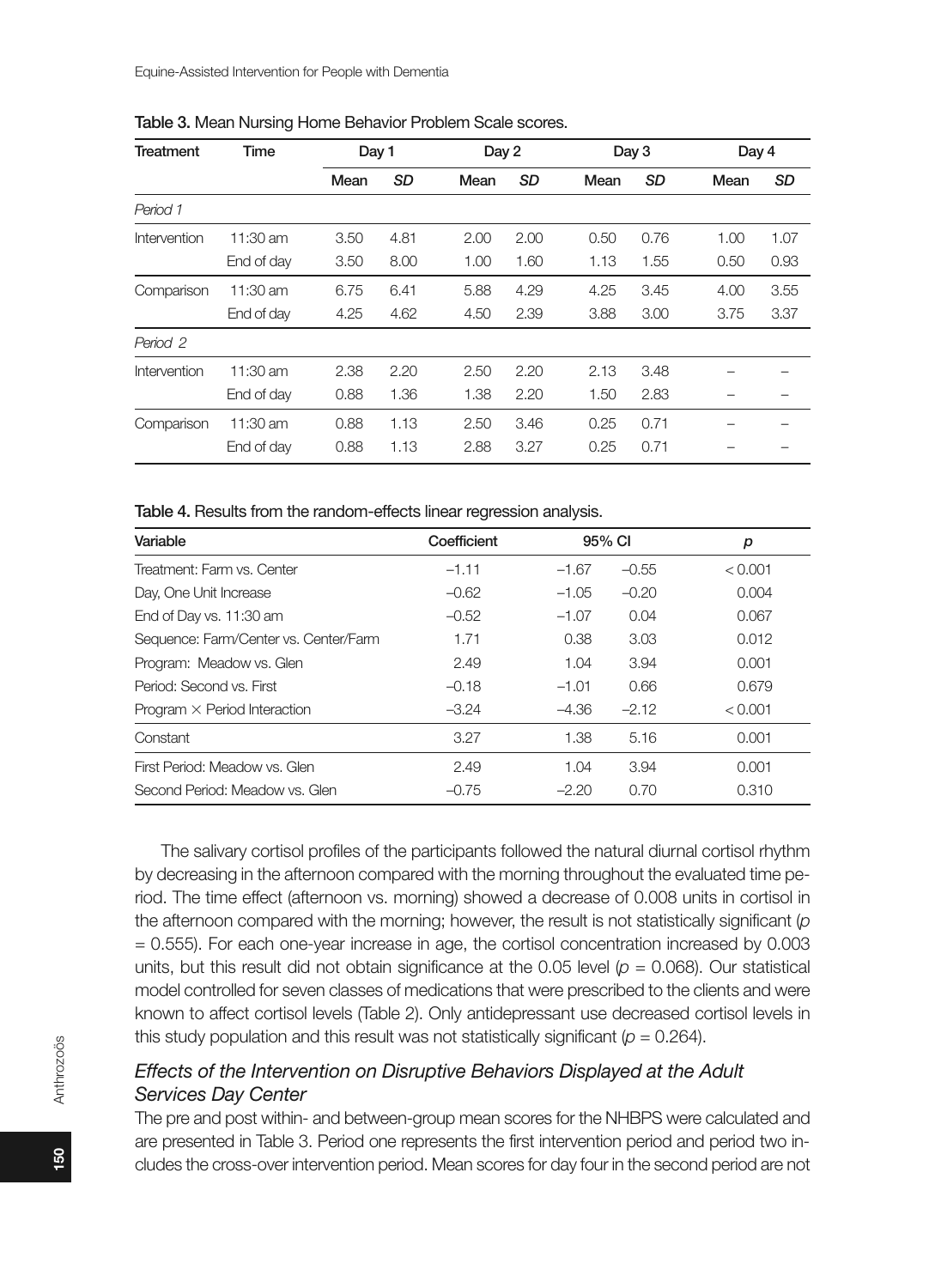reported because the data were erroneously not collected by program staff. Regardless of the test period, the overall mean number of problem behaviors tended to decrease after the visit to the farm. The pre-test scores on the farm days compared with the ADS days were also lower, suggesting that fewer behavior problems were present with the anticipation of interacting with the horses.

The results of the random-effects linear regression analysis are presented in Table 4. The NHBP scores for the intervention group were 1.11 points lower than the comparison group (*p* < 0.001) and this result is independent of the day (no interaction between treatment and day), suggesting that the AAT with horses has a positive impact on problematic behaviors commonly experienced by individuals with dementia. Regardless of whether the participants were in the treatment or control group, on average their NHBP scores dropped by 0.62 across each week (*p* = 0.004). Despite random assignment, there was a significant interaction between period and program. During the first period, the NHBP scores were 2.49 points higher in the Meadow program (limited functioning) compared with the Glen program (higher functioning) (*p* = 0.001). During the second period, the NHBPS scores were 0.75 points lower in the Meadow program compared with the Glen; however, the result was not significant  $(p = 0.310)$ .

#### **Discussion**

This exploratory study developed and tested the impact of equine-assisted therapy for individuals with AD. Participants were able to positively engage in activities such as grooming, painting, and leading the horses. Our findings suggest engagement in equine-assisted therapy may reduce problematic behaviors that can be exhibited by individuals with AD attending ADS centers. Problematic behaviors such as wandering and resisting care exhibited by individuals with AD can be very stressful for formal and informal caregivers. In fact, individuals who are caring for persons with AD experience the highest levels of strain and mental and physical health complications compared with caregivers of individuals without dementia (Ory et al. 1999). Enrollment of an individual with AD in an ADS that provides equine-assisted therapy may offer an opportunity to temporarily relieve caregivers from problematic behaviors in formal care environments and at home. Finders and the random-effects linear regression analysis are presented in Table 4. The results of the intervention group were 1.11 points lower than the comparison group to the intervention group was expected for the day

When speculating about the nature of the process that could be impacting this behavior change in the participants, it could be that animals have particularities that may trigger interest and stimulate sensory functions: they convey multisensory stimulation through sounds, postures, smell, and touch, and they may be actively demanding in the interaction (Redefer and Goodman 1989). However, these benefits can be experienced through AAT with dogs and cats in ADS centers. So why horses? Recent research confirms the importance that enriched environments play in human neurobiological development (Affum et al. 2010). Furthermore, Bredy et al. (2003) found a partial reversal in delayed cognitive function through the use of environmental enrichment. Therefore, as suggested by Marino (2012), the impact could be the result of an enriched environment such as the barn with a woods environment used in this study. This provided a surrounding that was complex, facilitated learning, and was socially stimulating, and therefore was not reliant on a single factor such as the horse, but rather a combination and interaction of several factors that appeared to stimulate change. The participants often mentioned how relaxing it was to come to the "country" to spend time with the horses and eat lunch under large shade trees with no apparent noises of the city. This enriched environment is not available when a therapy pet such as a dog or other small mammal is brought into the existing care center. ing the first period, the NHEP scores were 2.49 points higher in the Meadow<br>had thurdicning) compared with the Glen program (higher functioning) ( $p = 0.001$ ),<br>exord period, the NHBPS scores were 0.75 points bower in the Me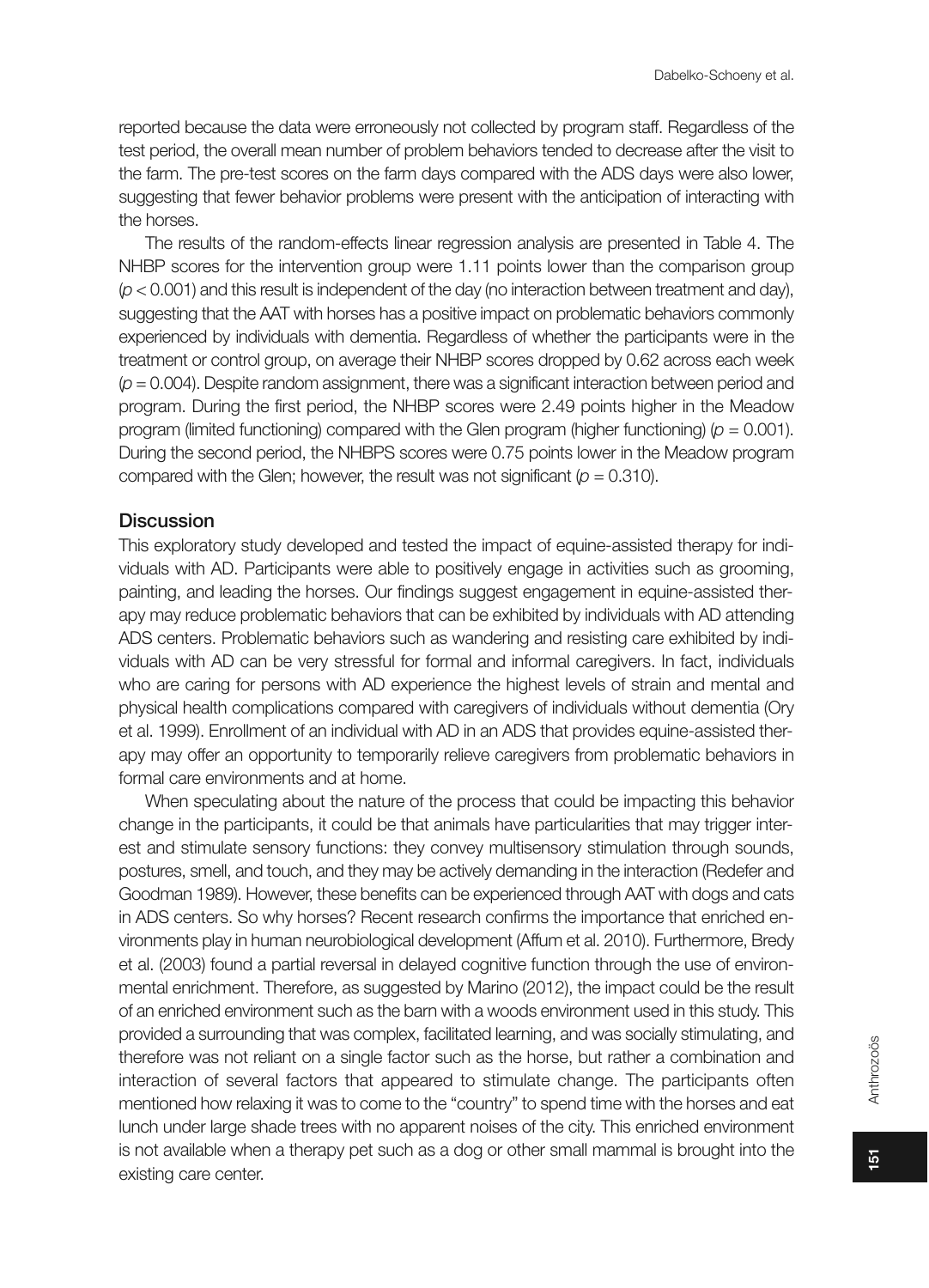On a practical level, can this equine-assisted therapy, when compared with other AATs, be shown to be effective enough to justify the expense and other practical considerations of instituting such a program? This question can only be answered by designing blinded, crossover studies to determine how much more benefit an elderly population with AD derives from AAT with companion animals (dogs, cats) in routine care settings compared with those obtained through equine-assisted therapy in an enriched environment. Currently, these studies do not exist.

Contrary to our expectation that equine AAT would lower salivary cortisol in both groups with AD, higher salivary cortisol levels were found in the AD clients with higher MMSE values during the farm intervention period. The rise in cortisol subsequently decreased when they participated in ADS as usual. The salivary cortisol levels were used as a measure of stress. The term "stress" conjures up negative connotations that imply emotional and physiological pathology when inefficiently managed. Chronic stress in animal models causes atrophy of neurons in the hippocampus and prefrontal cortex, brain regions involved in memory, selective attention, and executive function, but causes hypertrophy of neurons in the amygdale, a brain region involved in fear, anxiety, and aggression (McEwen and Chattarji 2004). Sustained increases in cortisol concentrations represent a biomarker for chronic stress. Conversely, "good stress" in popular vernacular refers to those experiences that are of limited duration and that a person can master, which ultimately leaves a sense of exhilaration or accomplishment and does not cause physiological damage (McEwen 2007). The observation of the temporary increase in cortisol levels in this AD group during the intervention possibly represents a biomarker for good stress. The premise of good stress relies on the mechanism of action of stress hormones, particularly cortisol. Good stress within the context of a learning experience induces focused attention and improves memory of relevant information (Joels et al. 2006). Behavioral evidence for cortisol in this group as an indicator of "good stress" is reflected in the statistically significant lower modified NHBPS scores found when the clients attended the intervention, as compared with the scores when they were at the ADS center. Frainmost contrast coupline and a stop. The must coupline can serve when the state and the state of the state of the state of the state of the contrast of the contrast of change of the contrast of the contrast of the contr thology when inefficiently managed. Chronic streas in animal models causes at<br>eurons in the hippocampus and performital cortex, brain regolars involved in<br>electrive attention, and executive function, but causes hyperfroply

An unexpected anecdotal observation in this study was the apparent role of equine AAT as a motivator to engage in physical activity. The participants in this study had moderate limitations to standing or rising unassisted and ambulating; however, when presented with the therapy animal, several of the clients rose without assistance, offered to try and walk the horses unassisted, and would ask for help to rise out of their wheelchair. Surprisingly, the ADS staff had not seen some of the clients ask to get out of their wheelchair or walk readily over steps or up ramps without assistance, all activities that they repeatedly demonstrated at the farm, with the frequency of these behaviors increasing at each successive session.

Risks associated with an equine-assisted therapy program for the elderly should be assessed for both the client and horse. The most common human risk is allergies comprising both skin and/or respiratory components. The medical records of our participants were thoroughly examined before enrollment, eliminating this as a potential reason for withdrawal from the study. Zoonotic risks (defined as "diseases and infections, which are naturally transmitted between vertebrate animals and humans"; World Health Organization) from horses to humans include, but are not limited to, the transmission of dermatophyte (fungal, "ringworm") or dermatophilosis, (bacterial) cutaneous infections. These infections are generally found in horses that inhabit filthy, moist, and crowded environments, but can also be spread rapidly by use of contaminated tack, saddle pads, and brushes, even in apparently healthy horses. Conversely,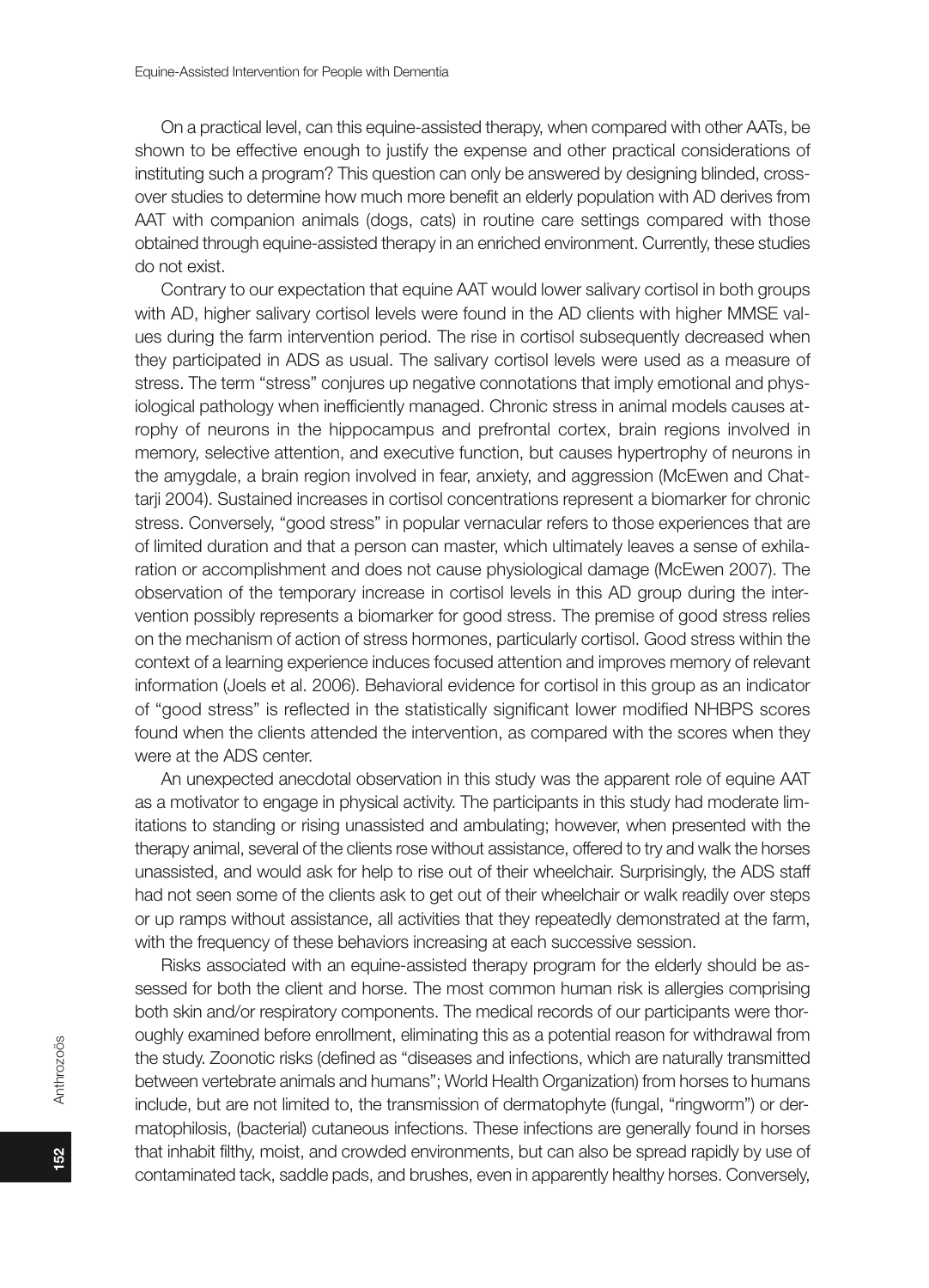horses can be at risk of acquiring methicillin-resistant *Staphylococcal aureus (S. aureus)* from human contact and vice versa. Methicillin-resistant *S. aureus* (MRSA) is an important hospital and community associated pathogen which causes infection in people with risk factors such as recent hospitalization, surgery, antibiotic use, chronic illness, and residence in long-term care facilities. Horses are at higher risk of developing infection if they become sick, injured, or stressed for another reason, such as when they are admitted to an equine hospital. Horses can acquire MRSA from people and other horses. In colonized horses, MRSA is most often carried in the nose, so direct hand-to-nose contact between people and horses and nose-tonose contact between horses are probably important routes of transmission (Weese 2011). Precautions to reduce the risk of transmission for both the horse and participant during therapy sessions should be to advise frequent washing of the hands or use of an alcohol-based hand sanitizer. Although these precautions are advised, it is impossible to completely prevent horses (or people) from being exposed to MRSA because so many people and animals carry it without any signs.

Future studies should investigate if the behavior changes exhibited at the ADS centers are recapitulated in the home environment. Additionally, research is needed to examine process-oriented measures to determine which elements of the equine-assisted therapy experience are beneficial and for which kind of participant. Specifically, additional studies need to address: 1) whether enough bonding is achieved through occasional encounters, 2) how the interaction works: modalities involved, active or passive presence, intentional cues, and 3) whether "a third party" should interfere, such as an ADS staff person, or whether the horses and humans should interact freely? It is reasonable to postulate that interindividual variability is high and that species, situations, and modalities may have to differ according to the level of dementia. care activities are a transportaneously in the controlling instanton in the year and a complement in the controlling in the controlling in the controlling in the controlling in the most states in colonization can acquire M ople) from being exposed to MFRSA because so many people and animals carry<br>signs.<br>Signs.<br>Signs: should investigate if the behavior changes exhibited at the ADS centers<br>ated in the home environment. Additionally, research i

#### *Limitations*

This exploratory study had several limitations. First, participants were not randomly selected. This may have resulted in a degree of selection bias, with those older adults who were most interested and capable choosing to participate in the study. Despite efforts to ensure reliability and validity of measures, there were risks of bias in the observational and behavioral measures. Research assistants and staff were not blind to who was receiving the treatment. In addition, participants may have received different experiences with the horses depending on the particular staff who worked with them during the intervention activities, and intervention activities could have varied by group and by individual. Despite these concerns, we do believe this study provides an important first step to exploring equine-assisted therapy for persons with AD.

#### **Conclusion**

Equine-assisted therapy is a feasible, non-pharmacological intervention to reduce problematic behaviors among people with AD, resulting in easier caregiving for formal and informal carers. This therapy may provide a tailored intervention that can positively impact the quality of life of the person living with AD and their caregivers. Future studies should include selection indicators, additional process measures, and additional outcome measures such as quality of life and mood.

#### **Acknowledgement**

This work was supported by a generous donation to The Ohio State University College of Veterinary Medicine by Mr. Duncan Alexander.

53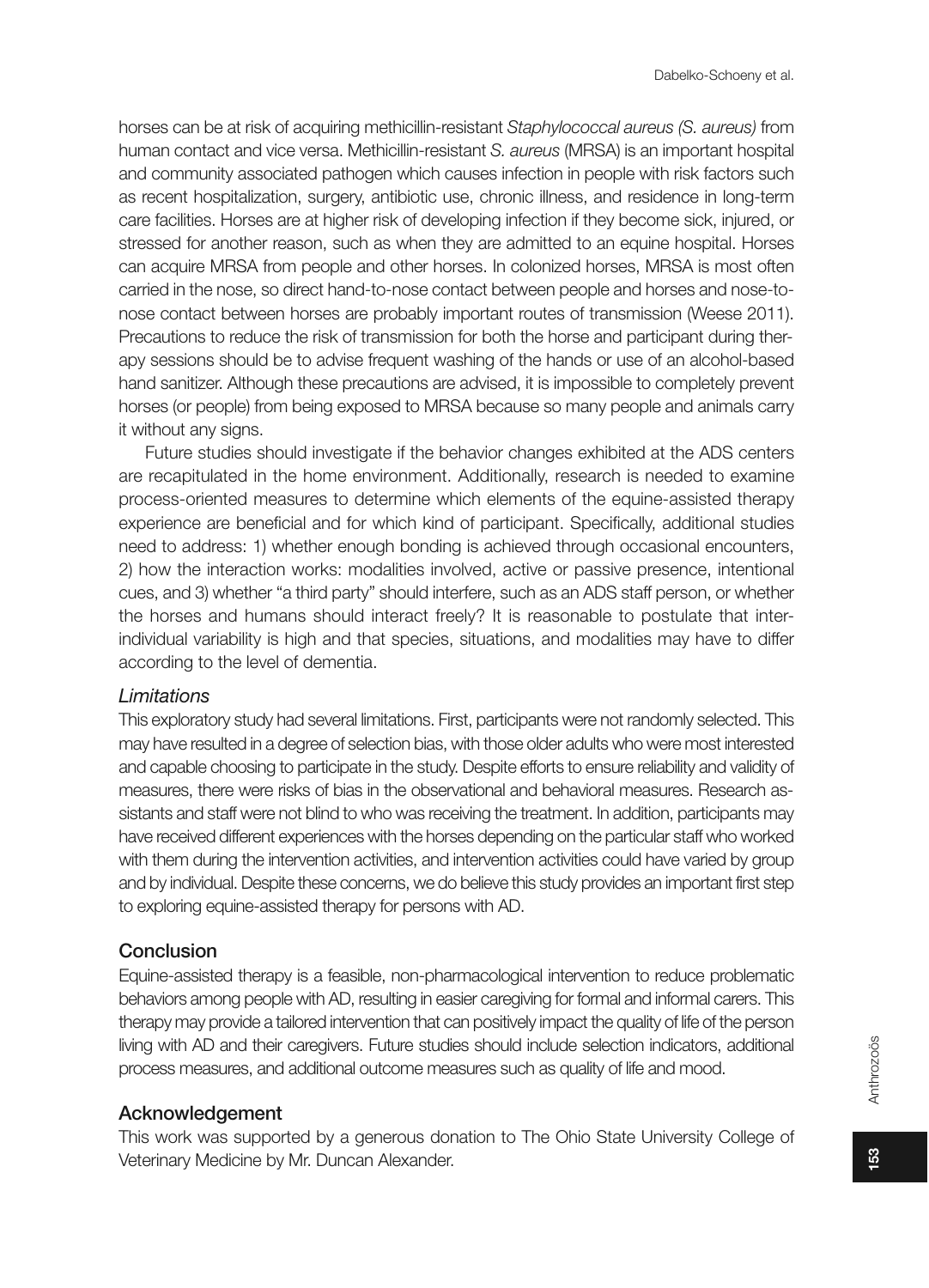#### **References**

- Aardal, E. and Holm, A. C. 1995. Cortisol in saliva—reference ranges and relation to cortisol in serum. *European Journal of Clinical Chemistry and Clinical Biochemistry* 33: 927–932.
- Affum, T. O., Asmundson, G. J. G., Taylor, S. and Jang, K. J. 2010. The role of genes and environment on trauma exposure and posttraumatic stress disorder symptoms: A review of twin studies. *Clinical Psychology Review* 30: 101–112.
- Anderson, K. A., Dabelko-Schoeny, H. and Johnson, T. In press. The state of adult day services: Findings and implications from the MetLife National Study of Adult Day Services. *Journal of Applied Gerontology.*
- Bredy, T. W., Humpartzoomian, R. A., Cain, D. P. and Meaney, M. J. 2003. Partial reversal of the effect of maternal care on cognitive function through environmental enrichment. *Neuroscience* 118: 571–576.
- Csernansky, J. G., Dong, H., Fagan, A. M., Wang, L., Xiong, C., Holtzman, D. M. and Morris, J. C. 2006. Plasma cortisol and progression of dementia in subjects with Alzheimer-type dementia. *American Journal of Psychiatry* 163: 2164–2169.
- DeVries, C. A., Glasper, E. R. and Detillion, C. E. 2003. Social modulation of stress responses. *Physiology and Behavior* 79: 399–407.
- Fick, K. M. 1993. The influence of an animal on social interaction of nursing home residents in a group setting. *American Journal of Occupational Therapy* 47: 529–534.
- Filan, S. L. and Llewellyn-Jones, R. H. 2006. Animal-assisted therapy for dementia: A review of the literature. *International Psychogeriatrics* 18: 597–611.
- Fine, A. H. 2002. Animal-assisted therapy. In *Encyclopedia of Psychotherapy,* 49–55, ed. M. Hersen and W. Sledge. New York: Elsevier Science.
- Francis, S. J., Walker, R. F., Riad-Fahmy, D., Hughes, D., Murphy, J. F. and Gray, O. P. 1987. Assessment of adrenocortical activity in term newborn infants using salivary cortisol determinations. *The Journal of Pediatrics* 111: 129–133.
- Fritz, C. L., Farver, T. B., Kass, P. H. and Hart, L. A. 1995. Association with companion animals and the expression of noncognitive symptoms in Alzheimer's patients. *The Journal of Nervous and Mental Disease* 183: 459–463.
- Gammonley, J. and Yates, J. 1991. Pet projects animal assisted therapy in nursing homes. *Journal of Gerontological Nursing* 17: 12–15.
- Grandgeorge, M. and Hausberger, M. 2011. Human–animal relationships: From daily life to animal-assisted therapies. *Annali dell'Istituto Superiore di Sanita* 47: 397–408.
- Harpoth, U. 1970. Horseback riding for handicapped children. *Physical Therapy* 50: 235–236.
- Heany, J. L. J., Phillips, A. C. and Carroll, D. 2010. Ageing, depression, anxiety, social support and the diurnal rhythm and awakening response of salivary cortisol. *International Journal of Psycholphysiology* 78: 201–208.
- Hiramatsu, R. 1981. Direct assay of cortisol in human saliva by solid phase radioimmunoassay and its clinical applications. *Clinica Chimica Acta: International Journal of Clinical Chemistry* 117: 239–249.
- Huang, C. W., Lui, C. C., Chang, W. N., Lu, C. H., Wang, Y. L. and Chang, C. C. 2009. Elevated basal cortisol level predicts lower hippocampal volume and cognitive decline in Alzheimer's disease. *Journal of Clinical Neuroscience* 16: 1283–1286. Freew oo. To Friz. C. H. Berlin Scherry, H. and Johnson, T. In press. The state of adult day services: Findings<br>
implications from the Multie National Study of Adult Boy Services. Journal of Apples<br>
E-Principal Boy, T.V.,
	- Joels, M., Pu, A,, Wiegart, O., Oitzl, M. S. and Krugers, H. J. 2006. Learning under stress; how does it work? *Trends in Cognitive Science* 10: 152–158.
	- Kogan, L. R. 2001. Elderly animal-intervention for long term care residents. *Activities, Adaptation & Aging* 25: 31–45.
	- Kwon, J. Y., Chang, H. J., Lee, J. Y., Ha, Y., Lee, P. K. and Kim, Y. H. 2011. Effects of hippotherapy on gait parameters in children with bilateral spastic cerebral palsy. *BMC Musculoskeletal Disorders* 92: 774–779.
	- Lawton, M. P., Van Haitsma, K. and Klapper, J. A. 1996. Observed affect in nursing home residents with Alzheimer's disease. *Journals of Gerontology B: Physiological and Social Sciences* 51: 3–14.
	- Livingston, G., Johnston, K., Katona, C., Paton, J. and Lyketso, C. G. 2005. Systematic review of physiological approaches to the management of neuropsychiatric symptoms of dementia. *American Journal of Psychiatry* 162: 1996–2021. 000.1 The Internet of an animal on social interaction of nursing heme residents in a group setting.<br>
	1993. The influence of an animal on social interaction of nursing heme residents in a group setting.<br>
	1993. The influence
	- MacKinnon, J. R., Noh, S. and Laliberte, D. 1995. Therapeutic horseback riding: A review of the literature. *Physical and Occupational Therapy in Pediatrics* 15: 17–34.
	- Marino, L. 2012. Construct validity of animal-assisted therapy and activities: How important is the animal in AAT? *Anthrozoös* 25 (Suppl.): S139–S151.